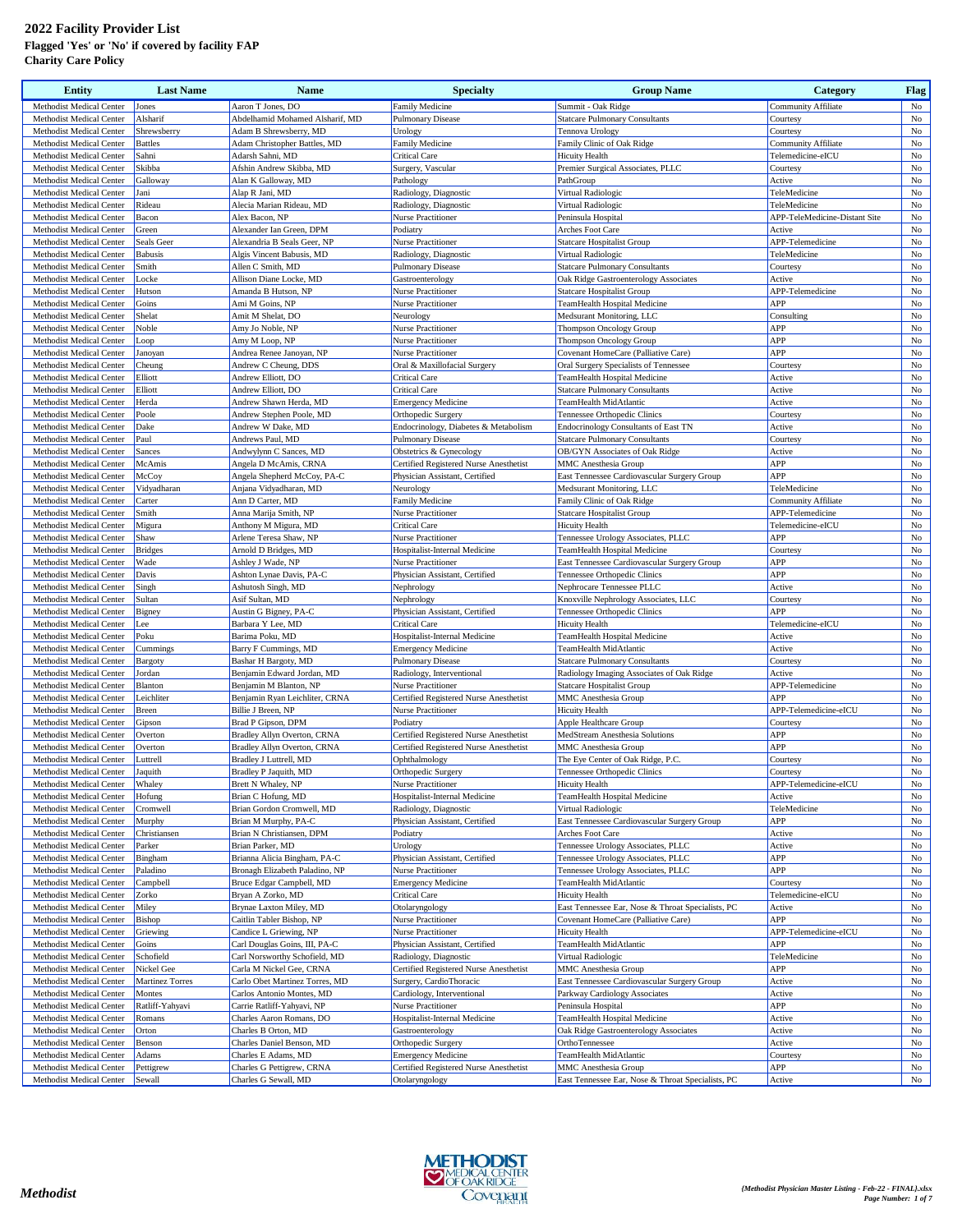| <b>Entity</b>                                        | <b>Last Name</b> | Name                                           | <b>Specialty</b>                                       | <b>Group Name</b>                            | Category                             | <b>Flag</b>       |
|------------------------------------------------------|------------------|------------------------------------------------|--------------------------------------------------------|----------------------------------------------|--------------------------------------|-------------------|
| Methodist Medical Center                             | Mascioli         | Charles Joseph Mascioli, MD                    | <b>Critical Care</b>                                   | <b>Statcare Pulmonary Consultants</b>        | Active                               | No                |
| Methodist Medical Center                             | Mascioli         | Charles Joseph Mascioli, MD                    | <b>Critical Care</b>                                   | TeamHealth Hospital Medicine                 | Active                               | No                |
| Methodist Medical Center                             | Street           | Charles Matthew Street, PA-C                   | Physician Assistant, Certified                         | Arches Foot Care                             | APP                                  | $_{\rm No}$       |
| Methodist Medical Center                             | Mullican         | Charles Newton Mullican, IV, NP                | <b>Nurse Practitioner</b>                              | <b>Hicuity Health</b>                        | APP-Telemedicine-eICU                | No                |
| Methodist Medical Center                             | Ranson           | Chase W Ranson, MD                             | <b>Emergency Medicine</b>                              | TeamHealth MidAtlantic                       | Active                               | No                |
| Methodist Medical Center                             | Kummathi         | Chennakesava Reddy Kummathi, MD                | Hospitalist-Family Medicine                            | TeamHealth Hospital Medicine                 | Courtesy                             | $_{\rm No}$       |
| Methodist Medical Center                             | Allen            | Cheri R Allen, NP                              | Nurse Practitioner                                     | <b>Statcare Hospitalist Group</b>            | APP-Telemedicine                     | $_{\rm No}$       |
| Methodist Medical Center                             | Chambers         | Cherish Chambers, PA-C                         | Physician Assistant, Certified                         | <b>Statcare Hospitalist Group</b>            | APP                                  | No                |
| Methodist Medical Center                             | Stauber          | Christian L Stauber, MD                        | <b>Pulmonary Disease</b>                               | <b>Statcare Pulmonary Consultants</b>        | Courtesy                             | No                |
| Methodist Medical Center                             | Birsan           | Christina Mills Birsan, MD                     | Pathology                                              | PathGroup                                    | Consulting                           | $_{\rm No}$       |
| Methodist Medical Center                             | Criswell         | Christopher B Criswell, MD                     | Anesthesiology                                         | MMC Anesthesia Group                         | Active                               | No                |
| Methodist Medical Center                             | Overbay          | Christopher B Overbay, PA-C                    | Physician Assistant, Certified                         | East Tennessee Cardiovascular Surgery Group  | APP                                  | $_{\rm No}$       |
| Methodist Medical Center                             | Ramsey           | Christopher Eric Ramsey, MD                    | Urology                                                | Tennessee Urology Associates, PLLC           | Active                               | $_{\rm No}$       |
| Methodist Medical Center                             | Sorah            | Christopher M Sorah, CRNA                      | Certified Registered Nurse Anesthetist                 | MMC Anesthesia Group                         | APP                                  | No                |
| Methodist Medical Center                             | Hagenson         | Christopher Ryan Hagenson, DO                  | <b>Family Medicine</b>                                 | McNeeley Family Physicians                   | <b>Community Affiliate</b>           | $_{\rm No}$       |
| Methodist Medical Center                             | Callicutt        | Christopher S Callicutt, MD                    | Surgery, General/Vascular                              | Premier Surgical Associates, PLLC            | Courtesy                             | No                |
| Methodist Medical Center                             | Pollock          | Christopher W Pollock, MD                      | Surgery, General/Vascular                              | Premier Surgical Associates, PLLC            | Courtesy                             | $_{\rm No}$       |
| Methodist Medical Center                             | Segovia          | Claudia N Segovia, NP                          | <b>Nurse Practitioner</b>                              | Peninsula Hospital                           | APP-TeleMedicine-Distant Site        | No                |
| Methodist Medical Center                             | James            | Clifford D James, III, MD                      | Pediatrics                                             | Kids Central Pediatrics, Inc                 | Community Affiliate                  | No                |
| Methodist Medical Center                             | Palmer           | Clinton J Palmer, MD                           | <b>Emergency Medicine</b>                              | TeamHealth MidAtlantic                       | Active                               | $_{\rm No}$       |
| Methodist Medical Center                             | Booth            | Colin D Booth, MD                              | Orthopedic Surgery                                     | Tennessee Orthopedic Clinics                 | Courtesy                             | $_{\rm No}$       |
| Methodist Medical Center                             | Ivie             | Conrad B Ivie, MD                              | Orthopedic Surgery                                     | Tennessee Orthopedic Clinics                 | Courtesy                             | No                |
| Methodist Medical Center                             | Daniels          | Corey Garrett Daniels, DO                      | Radiology, Diagnostic                                  | Radiology Imaging Associates of Oak Ridge    | Active                               | $_{\rm No}$       |
| Methodist Medical Center                             | Cudzilo          | Corey J Cudzilo, MD                            | <b>Pulmonary Disease</b>                               | <b>Statcare Pulmonary Consultants</b>        | Courtesy                             | $_{\rm No}$       |
| Methodist Medical Center                             | Hamilton         | Craig Stuart Hamilton, MD                      | Anesthesiology                                         | MMC Anesthesia Group                         | Active                               | $_{\rm No}$       |
| Methodist Medical Center                             | Larrimore        | Crystal Lynn Larrimore, NP                     | <b>Nurse Practitioner</b>                              | <b>Thompson Oncology Group</b>               | APP                                  | $_{\rm No}$       |
| Methodist Medical Center                             | Sexton           | Curtis C Sexton, MD                            | Family Medicine                                        | Curtis Sexton, MD                            | Community Affiliate                  | No                |
| Methodist Medical Center                             | Tortorelli       | Cynthia L Tortorelli, MD                       | Radiology, Diagnostic                                  | Virtual Radiologic                           | TeleMedicine                         | No                |
| Methodist Medical Center                             | Niendorff        | Cynthia Marie Niendorff, MD                    | Anesthesiology                                         | MMC Anesthesia Group                         | Active                               | $_{\rm No}$       |
| Methodist Medical Center                             | Katzman          | Daniel A Katzman, MD                           | <b>Critical Care</b>                                   | <b>Hicuity Health</b>                        | Telemedicine-eICU                    | $_{\rm No}$       |
| Methodist Medical Center                             | Wells            | Daniel Benjamin Wells, MD                      | Orthopedic Surgery                                     | Tennessee Orthopedic Clinics                 | Courtesy                             | $_{\rm No}$       |
| Methodist Medical Center                             | Alderman         | Daniel F Alderman, MD                          | Radiology, Interventional                              | Radiology Imaging Associates of Oak Ridge    | Active                               | $_{\rm No}$       |
| Methodist Medical Center                             | Niendorff        | Daniel F Niendorff, MD                         | <b>Critical Care</b>                                   | <b>Statcare Pulmonary Consultants</b>        | Active                               | No                |
| Methodist Medical Center                             | Niendorff        | Daniel F Niendorff, MD                         | <b>Critical Care</b>                                   | TeamHealth Hospital Medicine                 | Active                               | $_{\rm No}$       |
| Methodist Medical Center                             | Branham          | Daniel G Branham, MD                           | Orthopedic Surgery                                     | Tennessee Orthopedic Clinics                 | Active                               | $_{\rm No}$       |
| Methodist Medical Center                             | Gavin            | Daniel J Gavin, MD                             | <b>Critical Care</b>                                   | <b>Statcare Pulmonary Consultants</b>        | Active                               | No                |
| Methodist Medical Center                             | Gavin            | Daniel J Gavin, MD                             | <b>Critical Care</b>                                   | TeamHealth Hospital Medicine                 | Active                               | $_{\rm No}$       |
| Methodist Medical Center                             | Ibach            | Daniel Mark Ibach, MD                          | Oncology, Medical                                      | Tennessee Cancer Specialists, PLLC           | Courtesy                             | $_{\rm No}$       |
| Methodist Medical Center                             | Duzan            | Daniel R Duzan, MD                             | Hospitalist-Internal Medicine                          | TeamHealth Hospital Medicine                 | Active                               | $_{\rm No}$       |
| Methodist Medical Center<br>Methodist Medical Center | LeNoir           | Daniel R LeNoir, MD<br>Daniel Scott Graves, MD | <b>Family Medicine</b>                                 | Family Clinic of Oak Ridge                   | <b>Community Affiliate</b><br>Active | $_{\rm No}$<br>No |
| Methodist Medical Center                             | Graves<br>Cox    | Daren W Cox, DO                                | Surgery, General/Vascular<br><b>Emergency Medicine</b> | Oak Ridge Surgeons<br>TeamHealth MidAtlantic | Active                               | $_{\rm No}$       |
| Methodist Medical Center                             | Hale             | Darin Louis Hale, MD                           | <b>Emergency Medicine</b>                              | TeamHealth MidAtlantic                       | Courtesy                             | $_{\rm No}$       |
| Methodist Medical Center                             | Hull             | Darrel T Hull, NP                              | Nurse Practitioner                                     | <b>Thompson Oncology Group</b>               | APP                                  | $_{\rm No}$       |
| Methodist Medical Center                             | Ricche           | David A Ricche, MD                             | Family Medicine                                        | Family Clinic of Oak Ridge                   | Community Affiliate                  | $_{\rm No}$       |
| Methodist Medical Center                             | Rains            | David B Rains, CRNA                            | Certified Registered Nurse Anesthetist                 | MMC Anesthesia Group                         | APP                                  | $_{\rm No}$       |
| Methodist Medical Center                             | Graham           | David Bennet Graham, MD                        | Surgery, CardioThoracic                                | East Tennessee Cardiovascular Surgery Group  | Courtesy                             | No                |
| Methodist Medical Center                             | Spence           | David Christopher Spence, MD                   | Pathology                                              | PathGroup                                    | Consulting                           | No                |
| Methodist Medical Center                             | Long             | David D Long, MD                               | Surgery, General/Vascular                              | Oak Ridge Surgeons                           | Community Affiliate                  | $_{\rm No}$       |
| Methodist Medical Center                             | <b>Burdette</b>  | David Duke Burdette, MD                        | Radiology, Diagnostic                                  | Virtual Radiologic                           | TeleMedicine                         | No                |
| Methodist Medical Center                             | Stanley          | David G Stanley, MD                            | Surgery, General                                       | Vascular Diagnostic Center of Oak Ridge, PC  | Active                               | $_{\rm No}$       |
| Methodist Medical Center                             | Nierman          | David M Nierman, MD                            | Critical Care                                          | <b>Hicuity Health</b>                        | Telemedicine-eICU                    | $_{\rm No}$       |
| Methodist Medical Center                             | Hawk             | David P Hawk, DPM                              | Podiatry                                               | Tennessee Foot & Ankle Clinic                | Courtesy                             | $_{\rm No}$       |
| Methodist Medical Center                             | Derr             | David R Derr, MD                               | Radiology, Diagnostic                                  | Radiology Imaging Associates of Oak Ridge    | Consulting                           | No                |
| Methodist Medical Center                             | Eshak            | David Shabaz Ally Eshak, MD                    | Critical Care                                          | <b>Hicuity Health</b>                        | Telemedicine-eICU                    | $_{\rm No}$       |
| Methodist Medical Center                             | Drum             | David W Drum, PA-C                             | Physician Assistant, Certified                         | MMC Wound Treatment Center                   | APP                                  | No                |
| Methodist Medical Center                             | Kleto            | Dean Kleto, MD                                 | <b>Plastic Surgery</b>                                 | Advanced Center for Plastic Surgery          | Courtesy                             | No                |
| Methodist Medical Center                             | Nelson           | Deanna L Nelson, MD                            | Surgery, General/Vascular                              | Premier Surgical Associates, PLLC            | Courtesy                             | No                |
| Methodist Medical Center                             | Conway           | Deborah J Conway, MD                           | Radiology, Diagnostic                                  | Virtual Radiologic                           | TeleMedicine                         | $_{\rm No}$       |
| Methodist Medical Center                             | Sharpe           | Debra Ann Sharpe, NP                           | Nurse Practitioner                                     | <b>Thompson Oncology Group</b>               | APP                                  | No                |
| Methodist Medical Center                             | Bailey           | Dell Barker Bailey, CRNA                       | Certified Registered Nurse Anesthetist                 | MMC Anesthesia Group                         | APP                                  | No                |
| Methodist Medical Center                             | Fox              | Devan L Fox, NP                                | Nurse Practitioner                                     | <b>Statcare Pulmonary Consultants</b>        | APP-Telemedicine                     | $_{\rm No}$       |
| Methodist Medical Center                             | Fabricius        | Diane L Fabricius, MD                          | Family Medicine                                        | Family Doctors of Oak Ridge, P.C.            | Community Affiliate                  | No                |
| Methodist Medical Center                             | <b>Brasuell</b>  | Diane Marissa Brasuell, DO                     | <b>Emergency Medicine</b>                              | TeamHealth MidAtlantic                       | Active                               | $_{\rm No}$       |
| Methodist Medical Center                             | Sharp            | Donald A Sharp, MD                             | Dermatology                                            | Dermatology Associates of Oak Ridge, PC      | Active                               | No                |
| Methodist Medical Center                             | Jones            | Donald E Jones, MD                             | Pain Management                                        | Pain Medicine of the South                   | Active                               | No                |
| Methodist Medical Center                             | Ellenburg        | Donald T Ellenburg, MD                         | Allergy & Immunology                                   | Allergy & Asthma Affiliates                  | Consulting                           | No                |
| Methodist Medical Center                             | McKenzie         | Donna G McKenzie, MD                           | Psychiatry                                             | Peninsula Hospital                           | TeleMedicine-Distant Site            | No                |
| Methodist Medical Center                             | Welch            | Donna Leigh Welch, NP                          | Nurse Practitioner                                     | Kidney Center, PLLC                          | APP                                  | $_{\rm No}$       |
| Methodist Medical Center                             | Long             | Donna M Long, CRNA                             | Certified Registered Nurse Anesthetist                 | MMC Anesthesia Group                         | APP                                  | $_{\rm No}$       |
| Methodist Medical Center                             | Snodgrass        | Douglas David Snodgrass, MD                    | Radiology, Diagnostic                                  | Virtual Radiologic                           | TeleMedicine                         | No                |
| Methodist Medical Center                             | Hamilton         | Dustin Hunter Hamilton, MD                     | Orthopedic Surgery                                     | Tennessee Orthopedic Clinics                 | Courtesy                             | No                |
| Methodist Medical Center                             | Willett          | Dwight H Willett, MD                           | Family Medicine                                        | <b>Kingston Family Practice</b>              | Community Affiliate                  | No                |
| Methodist Medical Center                             | Diaz             | Edgar Diaz, MD                                 | Hospitalist-Internal Medicine                          | TeamHealth Hospital Medicine                 | Active                               | No                |
| Methodist Medical Center                             | Kilb             | Edward F Kilb, III, MD                         | <b>Critical Care</b>                                   | <b>Hicuity Health</b>                        | Telemedicine-eICU                    | No                |
| Methodist Medical Center                             | Kahn             | Edward K Kahn, MD                              | Orthopedic Surgery                                     | Tennessee Orthopedic Clinics                 | Active                               | $_{\rm No}$       |
| Methodist Medical Center                             | McNeeley         | Edward Trent McNeeley, MD                      | Family Medicine                                        | McNeeley Family Physicians                   | Community Affiliate                  | No                |
| Methodist Medical Center                             | Regen            | Edwin Scott Regen, MD                          | Anesthesiology                                         | MMC Anesthesia Group                         | Active                               | $_{\rm No}$       |
| Methodist Medical Center                             | Bunick           | Elaine M Bunick, MD                            | Endocrinology, Diabetes & Metabolism                   |                                              | Consulting                           | $_{\rm No}$       |
| Methodist Medical Center                             | Dabbs            | Elizabeth J Dabbs, MD                          | Hospitalist-Internal Medicine                          | TeamHealth Hospital Medicine                 | Active                               | No                |
| Methodist Medical Center                             | Andrews          | Ellen Andrews, MD                              | Neonatology                                            | Knoxville Neonatal Associates-Pediatrix*     | Consulting                           | No                |
| Methodist Medical Center                             | Liuzza           | Ellen Farina Liuzza, MD                        | <b>Internal Medicine</b>                               | Family Clinic of Oak Ridge                   | Community Affiliate                  | No                |
| Methodist Medical Center                             | Navo             | Elliot Brin Navo, MD                           | <b>Radiation Oncology</b>                              |                                              | Active                               | No                |
| Methodist Medical Center                             | Gornisiewicz     | Elzbieta E Gornisiewicz, MD                    | Neurology                                              | <b>Cumberland Neurology Group</b>            | Active                               | No                |
| Methodist Medical Center                             | Prow             | Emily Bowman Prow, NP                          | Nurse Practitioner                                     | Thompson Oncology Group                      | APP                                  | No                |

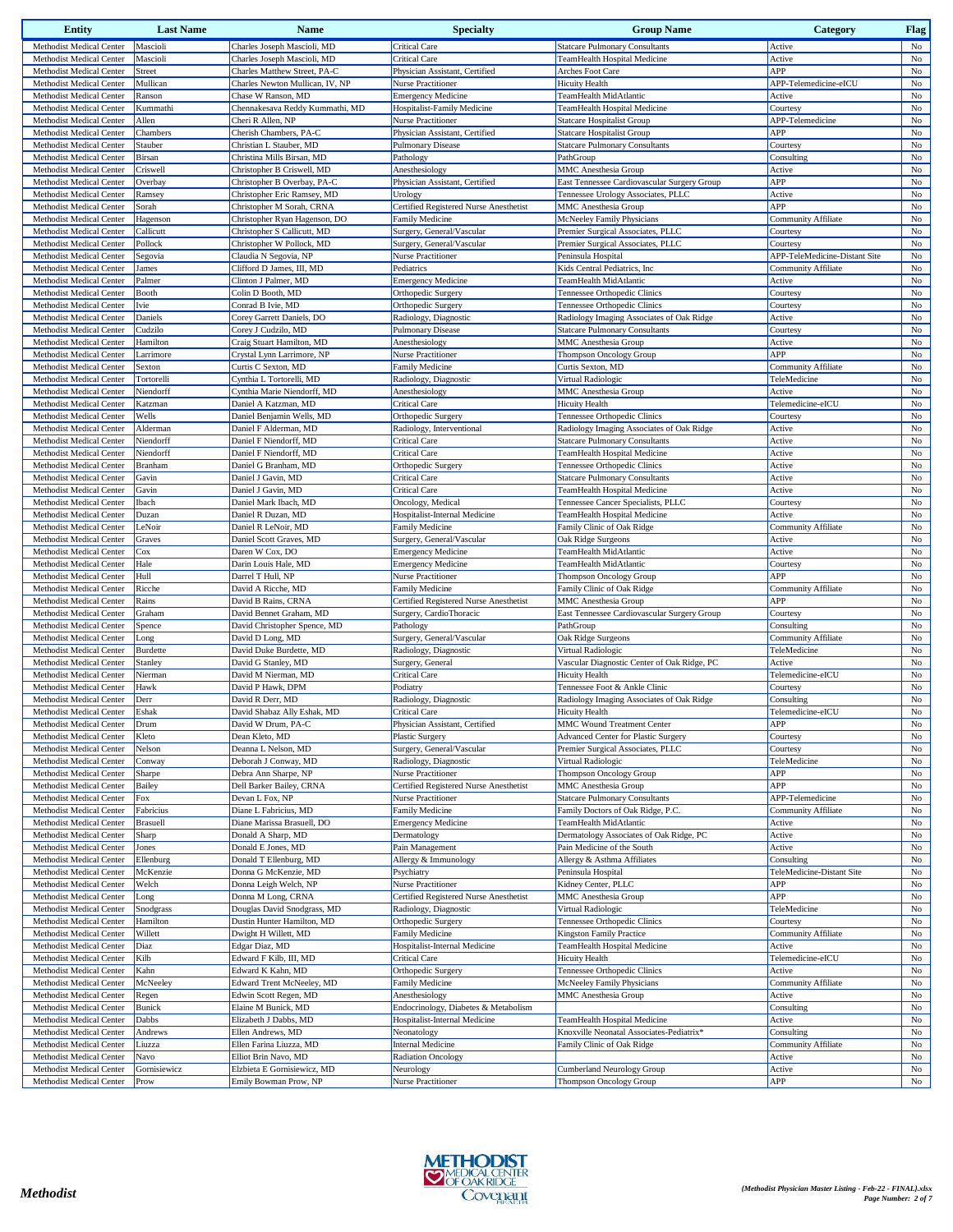| <b>Entity</b>                                        | <b>Last Name</b>        | <b>Name</b>                                              | <b>Specialty</b>                                      | <b>Group Name</b>                                                           | Category                               | <b>Flag</b>                |
|------------------------------------------------------|-------------------------|----------------------------------------------------------|-------------------------------------------------------|-----------------------------------------------------------------------------|----------------------------------------|----------------------------|
| Methodist Medical Center                             | Latimore                | Emma Latimore, PA-C                                      | Physician Assistant, Certified                        | Tennessee Urology Associates, PLLC                                          | APP                                    | No                         |
| Methodist Medical Center                             | Kelts                   | Eric A Kelts, MD                                         | Neurology                                             | Medsurant Monitoring, LLC                                                   | TeleMedicine                           | $_{\rm No}$                |
| Methodist Medical Center<br>Methodist Medical Center | Speckner<br>Goldberg    | Eric Edward Speckner, MD<br>Eric Lawrence Goldberg, MD   | Ophthalmology<br>Radiology, Diagnostic                | The Eye Center of Oak Ridge, P.C.<br>Virtual Radiologic                     | Courtesy<br>TeleMedicine               | $_{\rm No}$<br>No          |
| Methodist Medical Center                             | Weaver                  | Eric M Weaver, MD                                        | <b>Pulmonary Disease</b>                              | <b>Statcare Pulmonary Consultants</b>                                       | Courtesy                               | No                         |
| Methodist Medical Center                             | Geibig                  | Erik E Geibig, MD                                        | <b>Emergency Medicine</b>                             | TeamHealth MidAtlantic                                                      | Courtesy                               | $_{\rm No}$                |
| Methodist Medical Center                             | Teterina Mohammed       | Evgeniya Teterina Mohammed, MD                           | Dermatology                                           | Dermatology Associates of Oak Ridge, PC                                     | Active                                 | No                         |
| Methodist Medical Center                             | Khasawneh               | Faisal A Khasawneh, MD                                   | <b>Critical Care</b>                                  | <b>Hicuity Health</b>                                                       | Telemedicine-eICU                      | No                         |
| Methodist Medical Center                             | Iqbal                   | Farzana S Iqbal, MD                                      | <b>Internal Medicine</b>                              | <b>Kingston Family Practice</b>                                             | Community Affiliate                    | No                         |
| Methodist Medical Center                             | Do                      | Frances L Do, PA-C                                       | Physician Assistant, Certified                        | Tennessee Urology Associates, PLLC                                          | APP                                    | No                         |
| Methodist Medical Center                             | Pisano                  | Frances P Pisano, MD                                     | Pediatrics                                            | Oak Ridge Pediatric                                                         | <b>Community Affiliate</b>             | $_{\rm No}$                |
| Methodist Medical Center                             | Ntimba                  | Francis D Ntimba, MD                                     | <b>Critical Care</b>                                  | <b>Hicuity Health</b>                                                       | Telemedicine-eICU                      | No                         |
| Methodist Medical Center<br>Methodist Medical Center | Vega-Bermudez           | Francisco Vega-Bermudez, MD                              | Neurology<br><b>Emergency Medicine</b>                | Medsurant Monitoring, LLC                                                   | TeleMedicine                           | $_{\rm No}$                |
| Methodist Medical Center                             | Wenger<br>Bunge         | Fred G Wenger, DO<br>Frederick A Bunge, MD               | Otolaryngology                                        | TeamHealth MidAtlantic<br>East Tennessee Ear, Nose & Throat Specialists, PC | Active<br>Active                       | No<br>No                   |
| <b>Methodist Medical Center</b>                      | Barry                   | Frederick J Barry, MD                                    | Cardiovascular Disease                                | Frederick J. Barry, M.D.                                                    | Active                                 | No                         |
| Methodist Medical Center                             | Newman                  | G Edward Newman, MD                                      | Nephrology                                            | Knoxville Kidney Center, PLLC                                               | Active                                 | No                         |
| Methodist Medical Center                             | Ferrell                 | Gabrielle S Ferrell, CRNA                                | Certified Registered Nurse Anesthetist                | <b>MMC</b> Anesthesia Group                                                 | APP                                    | No                         |
| Methodist Medical Center                             | Lischer                 | Garrett Henry Lischer, MD                                | Urology                                               | Tennessee Urology Associates, PLLC                                          | Active                                 | No                         |
| Methodist Medical Center                             | Hoefler                 | Gary Howard Hoefler, CRNA                                | Certified Registered Nurse Anesthetist                | <b>MMC</b> Anesthesia Group                                                 | APP                                    | No                         |
| Methodist Medical Center                             | Brown                   | Gary K Brown, MD                                         | Pediatrics                                            | Neohealth                                                                   | Active                                 | No                         |
| Methodist Medical Center                             | Wells                   | Gary S Wells, MD                                         | Nephrology                                            | Gary Wells, M.D.                                                            | Active                                 | No                         |
| Methodist Medical Center                             | Shih                    | Gary W Shih, MD                                          | <b>Critical Care</b>                                  | <b>Hicuity Health</b>                                                       | Telemedicine-eICU                      | No                         |
| Methodist Medical Center                             | Swanson                 | George Alden Swanson, MD                                 | <b>Critical Care</b>                                  | TeamHealth Hospital Medicine                                                | Active                                 | No                         |
| Methodist Medical Center                             | Smith                   | George D Smith, PA-C                                     | Physician Assistant, Certified                        | Tennessee Orthopedic Clinics                                                | APP                                    | $_{\rm No}$                |
| Methodist Medical Center                             | Sawabini                | George Sawabini, DO                                      | Hospitalist-Internal Medicine                         | TeamHealth Hospital Medicine                                                | Courtesy                               | No                         |
| Methodist Medical Center<br>Methodist Medical Center | Joseph<br>de Villa      | Gnanaraj Joseph, MD<br>Gonzalo Rafael de Villa, MD       | Pulmonary Disease<br>Family Medicine                  | <b>Statcare Pulmonary Consultants</b><br><b>Clinton Family Physicians</b>   | Courtesy<br><b>Community Affiliate</b> | No<br>$_{\rm No}$          |
| <b>Methodist Medical Center</b>                      | Greene                  | Gregory Clark Greene, PA-C                               | Physician Assistant, Certified                        | East Tennessee Cardiovascular Surgery Group                                 | APP                                    | No                         |
| Methodist Medical Center                             | Phelps                  | Gregory L Phelps, MD                                     | <b>Family Medicine</b>                                | Covenant HomeCare (Palliative Care)                                         | Consulting                             | No                         |
| Methodist Medical Center                             | Dunn                    | Gregory Neil Dunn, MD                                    | Anesthesiology                                        | <b>MMC</b> Anesthesia Group                                                 | Active                                 | $_{\rm No}$                |
| Methodist Medical Center                             | Morgan                  | Gregory Todd Morgan, Jr, PA-C                            | Physician Assistant, Certified                        | TeamHealth MidAtlantic                                                      | APP                                    | No                         |
| Methodist Medical Center                             | Stevens                 | Gregory Todd Stevens, PA-C                               | Physician Assistant, Certified                        | TeamHealth MidAtlantic                                                      | APP                                    | No                         |
| Methodist Medical Center                             | Snodgrass               | Gregory W Snodgrass, MD                                  | Anesthesiology                                        | <b>MMC</b> Anesthesia Group                                                 | Active                                 | $_{\rm No}$                |
| Methodist Medical Center                             | De Gent                 | Guy E De Gent, MD                                        | <b>Critical Care</b>                                  | <b>Hicuity Health</b>                                                       | Telemedicine-eICU                      | No                         |
| Methodist Medical Center                             | Massingale              | H Lynn Massingale, MD                                    | <b>Emergency Medicine</b>                             | TeamHealth MidAtlantic                                                      | <b>Community Affiliate</b>             | No                         |
| Methodist Medical Center                             | Royer                   | Hannah C Royer, NP                                       | Nurse Practitioner                                    | East Tennessee Cardiovascular Surgery Group                                 | APP                                    | No                         |
| Methodist Medical Center                             | Mabry                   | Hannah Grace Mabry, PA-C                                 | Physician Assistant, Certified                        | Tennessee Orthopedic Clinics                                                | APP                                    | No                         |
| Methodist Medical Center                             | Miller                  | Hannah Paige Miller, NP                                  | <b>Nurse Practitioner</b>                             | OrthoTennessee                                                              | APP                                    | No                         |
| Methodist Medical Center                             | Ingle                   | Harber N Ingle, CRNA                                     | Certified Registered Nurse Anesthetist                | <b>MMC</b> Anesthesia Group                                                 | APP                                    | No                         |
| Methodist Medical Center<br>Methodist Medical Center | Poret                   | Harvey Andrew Poret, III, MD                             | Surgery, CardioThoracic                               | East Tennessee Cardiovascular Surgery Group                                 | Active<br>TeleMedicine                 | No<br>No                   |
| Methodist Medical Center                             | Greenberg<br>Miller     | Harvey Martin Greenberg, MD<br>Heather Ann Miller, NP    | Radiology, Diagnostic<br><b>Nurse Practitioner</b>    | Virtual Radiologic<br>Tennessee Urology Associates, PLLC                    | APP                                    | $_{\rm No}$                |
| Methodist Medical Center                             | Perry                   | Heather L Perry, DO                                      | Hospitalist-Family Medicine                           | TeamHealth Hospital Medicine                                                | Active                                 | No                         |
| Methodist Medical Center                             | Stooksbury              | Heather Lynne Stooksbury, DO                             | Hospitalist-Internal Medicine                         | TeamHealth Hospital Medicine                                                | Active                                 | $_{\rm No}$                |
| Methodist Medical Center                             | Rietz                   | Heather M Rietz, MD                                      | Pathology                                             | PathGroup                                                                   | Consulting                             | $_{\rm No}$                |
| Methodist Medical Center                             | Hooker                  | Henry Clay Hooker, MD                                    | Neurology                                             | Cumberland Neurology Group                                                  | Active                                 | No                         |
| Methodist Medical Center                             | Gupton                  | Henry L Gupton, MD                                       | <b>Family Medicine</b>                                | McNeeley Family Physicians                                                  | Community Affiliate                    | No                         |
| Methodist Medical Center                             | Mehta                   | Hitesh Jitendra Mehta, MD                                | Cardiology, Electrophysiology                         | Knoxville Heart Group                                                       | Active                                 | $_{\rm No}$                |
| Methodist Medical Center                             | Justice                 | Holly Parkison Justice, NP                               | Nurse Practitioner                                    | TeamHealth MidAtlantic                                                      | APP                                    | $_{\rm No}$                |
| Methodist Medical Center                             | McNeeley                | Howard B McNeeley, MD                                    | Family Medicine                                       | McNeeley Family Physicians                                                  | Community Affiliate                    | No                         |
| Methodist Medical Center                             | Hassan                  | Iman A Hassan, MD                                        | <b>Critical Care</b>                                  | <b>Hicuity Health</b>                                                       | Telemedicine-eICU                      | $_{\rm No}$                |
| Methodist Medical Center<br>Methodist Medical Center | Tyler<br>Johnson        | Ira Mark Tyler, MD<br>J David Johnson, DDS               | Radiology, Diagnostic<br>Oral & Maxillofacial Surgery | Virtual Radiologic<br>Oral & Maxillofacial Surgical Specialists             | TeleMedicine<br>Active                 | $_{\rm No}$<br>$_{\rm No}$ |
| Methodist Medical Center                             | Gingerich               | Jacob Edward Gingerich, DO                               | Surgery, General/Vascular                             | Oak Ridge Surgeons                                                          | Active                                 | No                         |
| Methodist Medical Center                             | Pirkle                  | Jacob Konrad Pirkle, MD                                  | Radiology, Diagnostic                                 | Radiology Imaging Associates of Oak Ridge                                   | Active                                 | No                         |
| Methodist Medical Center                             | Griffith                | Jacob Ryan Griffith, PA-C                                | Physician Assistant, Certified                        | East Tennessee Cardiovascular Surgery Group                                 | APP                                    | $_{\rm No}$                |
| Methodist Medical Center                             | Engblom                 | James A Engblom, DPM                                     | Podiatry                                              | OrthoTennessee                                                              | Active                                 | No                         |
| Methodist Medical Center                             | Eppert                  | James Alex Eppert, MD                                    | <b>Emergency Medicine</b>                             | TeamHealth MidAtlantic                                                      | Active                                 | No                         |
| Methodist Medical Center                             | Pharaoh                 | James D Pharaoh, MD                                      | <b>Pulmonary Disease</b>                              | <b>Statcare Pulmonary Consultants</b>                                       | Courtesy                               | No                         |
| Methodist Medical Center                             | Faliszek                | James Edward Faliszek, MD                                | Radiology, Diagnostic                                 | Virtual Radiologic                                                          | TeleMedicine                           | No                         |
| Methodist Medical Center                             | Sloves                  | James Howard Sloves, MD                                  | Radiology, Diagnostic                                 | Virtual Radiologic                                                          | TeleMedicine                           | No                         |
| Methodist Medical Center                             | Choo                    | James J Choo, MD                                         | Pain Management                                       | Pain Consultants of East Tennessee                                          | Courtesy                               | No                         |
| Methodist Medical Center                             | Manwill                 | James Lee Manwill, MD                                    | Radiology, Diagnostic                                 | Virtual Radiologic                                                          | TeleMedicine                           | No                         |
| Methodist Medical Center                             | Cunningham              | James M Cunningham, CRNA                                 | Certified Registered Nurse Anesthetist                | Wake Anesthesia, LLC                                                        | APP                                    | $_{\rm No}$                |
| Methodist Medical Center                             | Cunningham              | James M Cunningham, CRNA<br>James Michael Tramontana, MD | Certified Registered Nurse Anesthetist                | American Anesthesiology of Tennessee, PC                                    | APP                                    | No                         |
| Methodist Medical Center<br>Methodist Medical Center | Tramontana<br>Fernandez | James Reza Fernandez, MD                                 | Radiology, Diagnostic<br>Radiology, Diagnostic        | Radiology Imaging Associates of Oak Ridge<br>Virtual Radiologic             | Active<br>TeleMedicine                 | $_{\rm No}$<br>No          |
| Methodist Medical Center                             | Strange                 | James Strange, CRNA                                      | Certified Registered Nurse Anesthetist                | <b>MMC</b> Anesthesia Group                                                 | APP                                    | No                         |
| Methodist Medical Center                             | Reagan                  | James Timothy Reagan, MD                                 | Orthopedic Surgery                                    | Tennessee Orthopedic Clinics                                                | Courtesy                               | No                         |
| Methodist Medical Center                             | Allen                   | Janet DeBusk Allen, MD                                   | Pathology                                             | PathGroup                                                                   | Honorary                               | No                         |
| Methodist Medical Center                             | <b>Browning</b>         | Jared Corbett Browning, MD                               | Radiology, Diagnostic                                 | Virtual Radiologic                                                          | TeleMedicine                           | $_{\rm No}$                |
| Methodist Medical Center                             | Orick                   | Jared M Orick, NP                                        | Nurse Practitioner                                    | OrthoTennessee                                                              | APP                                    | No                         |
| Methodist Medical Center                             | Hughes                  | Jason David Hughes, MD                                   | Radiology, Diagnostic                                 | Virtual Radiologic                                                          | TeleMedicine                           | No                         |
| Methodist Medical Center                             | Cheney                  | Jason T Cheney, MD                                       | Pediatrics                                            | Children's Clinic of Oak Ridge                                              | <b>Community Affiliate</b>             | No                         |
| Methodist Medical Center                             | Colby                   | Jay M Colby, MD                                          | Radiology, Diagnostic                                 | Radiology Imaging Associates of Oak Ridge                                   | Consulting                             | No                         |
| Methodist Medical Center                             | Reat                    | Jean-Francois P Reat, MD                                 | Orthopedic Surgery                                    | Tennessee Orthopedic Clinics                                                | Active                                 | No                         |
| Methodist Medical Center                             | Gillum                  | Jefferson Pierce Gillum, DO                              | Hospitalist-Internal Medicine                         | TeamHealth Hospital Medicine                                                | Active                                 | No                         |
| Methodist Medical Center                             | Grabenstein             | Jeffrey Grabenstein, MD                                  | <b>Family Medicine</b>                                | Family Doctors of Oak Ridge, P.C.                                           | Community Affiliate                    | No                         |
| Methodist Medical Center<br>Methodist Medical Center | Douglas<br>Schlactus    | Jeffrey L Douglas, MD<br>Jeffrey L Schlactus, MD         | Hospitalist-Internal Medicine                         | TeamHealth Hospital Medicine<br>The Allergy Asthma and Sinus Center, PC     | Courtesy<br>Courtesy                   | No<br>No                   |
| Methodist Medical Center                             | Massaro                 | Jennifer Blair Massaro, NP                               | Allergy & Immunology<br>Nurse Practitioner            | <b>Statcare Pulmonary Consultants</b>                                       | APP-Telemedicine                       | No                         |
| Methodist Medical Center                             | Ferris                  | Jennifer D Ferris, NP                                    | Nurse Practitioner                                    | <b>Hicuity Health</b>                                                       | APP-Telemedicine-eICU                  | No                         |
| Methodist Medical Center                             | Cunningham-Farbstein    | Jennifer L Cunningham-Farbstein, MD                      | <b>Critical Care</b>                                  | <b>Hicuity Health</b>                                                       | Telemedicine-eICU                      | No                         |
| Methodist Medical Center                             | Berry                   | Jennifer Lee Berry, NP                                   | Nurse Practitioner                                    | Tennessee Cancer Specialists, PLLC                                          | APP                                    | No                         |

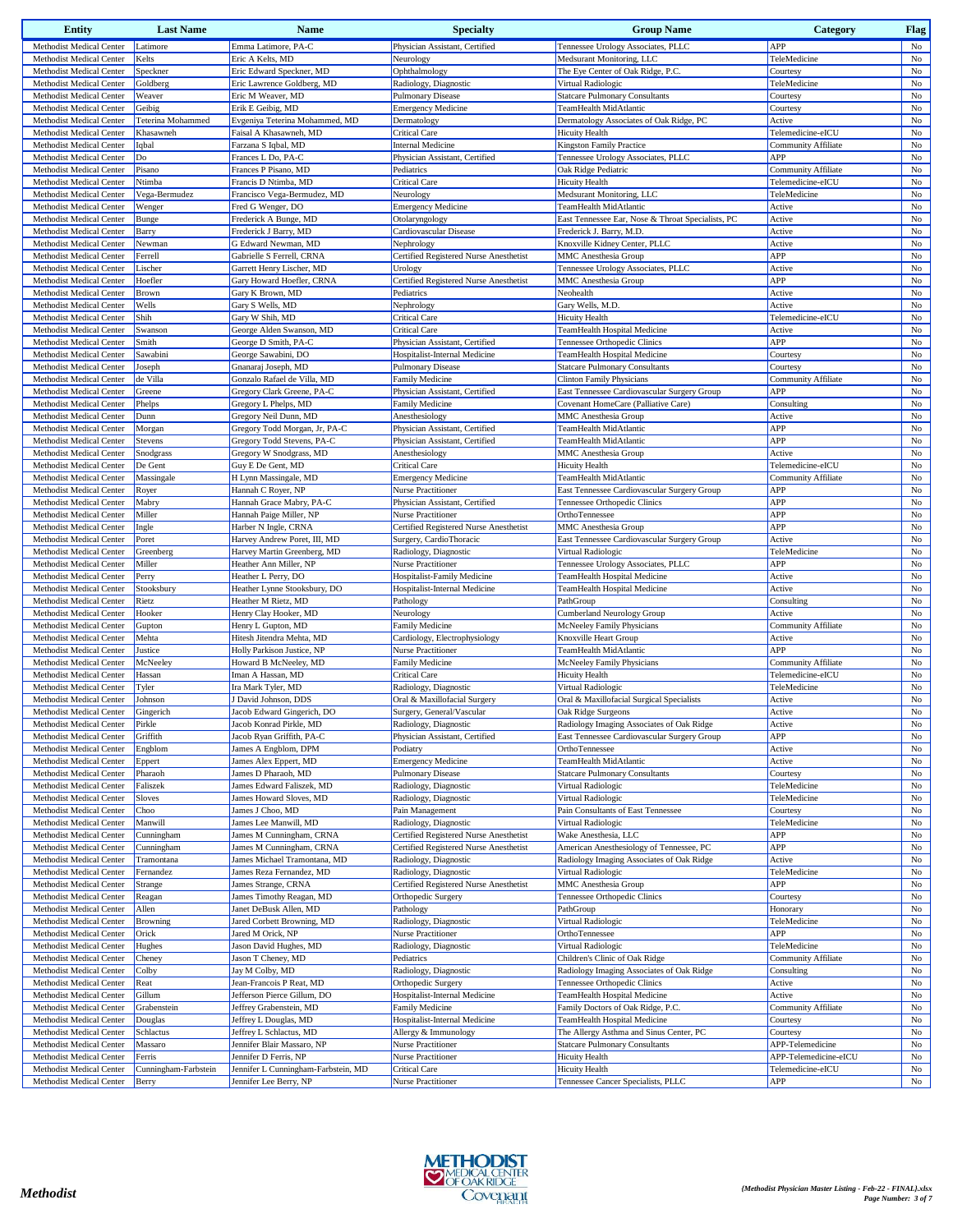| <b>Entity</b>                                        | <b>Last Name</b>  | <b>Name</b>                               | <b>Specialty</b>                                  | <b>Group Name</b>                                                                 | Category                                 | <b>Flag</b> |
|------------------------------------------------------|-------------------|-------------------------------------------|---------------------------------------------------|-----------------------------------------------------------------------------------|------------------------------------------|-------------|
| Methodist Medical Center                             | Yanoschak         | Jennifer Lee Yanoschak, MD                | Neurology                                         | <b>Covenant Neurohospitalists</b>                                                 | TeleMedicine                             | No          |
| Methodist Medical Center                             | McHardy           | Jennifer McHardy, MD                      | <b>Emergency Medicine</b>                         | TeamHealth MidAtlantic                                                            | Courtesy                                 | No          |
| Methodist Medical Center                             | Ngo               | Jennifer Ngo, MD                          | Radiology, Diagnostic                             | Virtual Radiologic                                                                | TeleMedicine                             | No          |
| Methodist Medical Center                             | <b>Butler</b>     | Jennifer W Butler, NP                     | Nurse Practitioner                                | <b>Statcare Pulmonary Consultants</b>                                             | APP                                      | No          |
| Methodist Medical Center                             | Hultz             | Jennifer Winfree Hultz, CRNA              | Certified Registered Nurse Anesthetist            | MedStream Anesthesia Solutions                                                    | APP                                      | $_{\rm No}$ |
| Methodist Medical Center                             | Hultz             | Jennifer Winfree Hultz, CRNA              | Certified Registered Nurse Anesthetist            | MMC Anesthesia Group                                                              | APP                                      | $_{\rm No}$ |
| <b>Methodist Medical Center</b>                      | McCreary          | Jeremy Adam McCreary, DO                  | <b>Emergency Medicine</b>                         | TeamHealth MidAtlantic                                                            | Courtesy                                 | $_{\rm No}$ |
| Methodist Medical Center                             | Mills             | Jeremy M Mills, NP                        | <b>Nurse Practitioner</b>                         | Peninsula Outpatient Center                                                       | APP-TeleMedicine-Distant Site            | No          |
| Methodist Medical Center                             | Borja             | Jericho P Borja, MD                       | <b>Emergency Medicine</b>                         | TeamHealth MidAtlantic                                                            | Active                                   | $_{\rm No}$ |
| Methodist Medical Center                             | Klein             | Jerome Benjamin Klein, MD                 | Radiology, Diagnostic                             | Virtual Radiologic                                                                | TeleMedicine                             | No          |
| Methodist Medical Center                             | Chang             | Jesse Limmon Chang, MD                    | <b>Critical Care</b>                              | <b>Hicuity Health</b>                                                             | Telemedicine-eICU                        | No          |
| Methodist Medical Center                             | Doers             | Jesse T Doers, MD                         | <b>Pulmonary Disease</b>                          | <b>Statcare Pulmonary Consultants</b>                                             | Courtesy                                 | $_{\rm No}$ |
| Methodist Medical Center                             | Whaley            | Jessica B Whaley, NP                      | Nurse Practitioner                                | TeamHealth Hospital Medicine                                                      | APP                                      | $_{\rm No}$ |
| Methodist Medical Center                             | Golliher          | Jessica D Golliher, NP                    | <b>Nurse Practitioner</b>                         | <b>Thompson Oncology Group</b>                                                    | APP                                      | No          |
| <b>Methodist Medical Center</b>                      | Crowe             | Jessica Hutchison Crowe, MD               | Pediatrics                                        | Oak Ridge Pediatric                                                               | <b>Community Affiliate</b>               | No          |
| Methodist Medical Center                             | Hamby             | Jessica Lynn Hamby, NP                    | Nurse Practitioner                                | Parkway Cardiology Associates                                                     | APP                                      | $_{\rm No}$ |
| <b>Methodist Medical Center</b>                      | Seman             | Jessica Marie Seman, DO                   | Radiology, Diagnostic                             | Virtual Radiologic                                                                | TeleMedicine                             | $_{\rm No}$ |
| Methodist Medical Center                             | Phillips          | Jessica Megan Phillips, DMD               | Pediatric Dentistry                               | East Tennessee Pediatric Dentistry                                                | Active                                   | No          |
| Methodist Medical Center                             | Paskwietz         | Jessica Nicole Paskwietz, NP              | Nurse Practitioner                                | Peninsula Hospital                                                                | APP-TeleMedicine-Distant Site            | $_{\rm No}$ |
| Methodist Medical Center                             | Young             | Jim Brian Young, NP                       | <b>Nurse Practitioner</b>                         | Tennessee Cancer Specialists, PLLC                                                | APP                                      | No          |
| Methodist Medical Center                             | Young             | Jim Brian Young, NP                       | <b>Nurse Practitioner</b>                         | <b>Thompson Oncology Group</b>                                                    | APP                                      | No          |
| Methodist Medical Center                             | Blankner          | Joanna Gabriel Blankner, MD               | Radiology, Diagnostic                             | Radiology Imaging Associates of Oak Ridge                                         | Active                                   | $_{\rm No}$ |
| Methodist Medical Center                             | Morrison          | John Franklin Morrison, III, DO           | Pulmonary Disease                                 | <b>Statcare Pulmonary Consultants</b>                                             | Courtesy                                 | $_{\rm No}$ |
| Methodist Medical Center                             | Jones             | John Gaylon Jones, NP                     | Nurse Practitioner                                | Peninsula Hospital                                                                | APP-TeleMedicine-Distant Site            | No          |
| Methodist Medical Center                             | Kupfner           | John Gregory Kupfner, MD                  | Psychiatry                                        | Peninsula Outpatient Center                                                       | TeleMedicine                             | No          |
| Methodist Medical Center                             | Norman            | John M Norman, NP                         | <b>Nurse Practitioner</b>                         | TeamHealth MidAtlantic                                                            | APP                                      | No          |
| Methodist Medical Center                             | Prince            | John Martin Prince, Jr. MD                | <b>Pulmonary Disease</b>                          | <b>Statcare Pulmonary Consultants</b>                                             | Courtesy                                 | $_{\rm No}$ |
| Methodist Medical Center                             | Pope              | John McKinley Pope, MD                    | <b>Emergency Medicine</b>                         | TeamHealth MidAtlantic<br>East Tennessee Cardiovascular Surgery Group             | Courtesy                                 | No          |
| Methodist Medical Center                             | Hance             | John Mead Hance, MD                       | Surgery, CardioThoracic                           |                                                                                   | Active                                   | $_{\rm No}$ |
| Methodist Medical Center                             | Mesmer            | John P Mesmer, MD                         | <b>Emergency Medicine</b>                         | TeamHealth MidAtlantic                                                            | Active                                   | $_{\rm No}$ |
| Methodist Medical Center                             | Buchheit          | John Q Buchheit, MD<br>John S Burrell, MD | Neonatology                                       | Knoxville Neonatal Associates-Pediatrix*                                          | Consulting<br><b>Community Affiliate</b> | $_{\rm No}$ |
| Methodist Medical Center<br>Methodist Medical Center | Burrell           | John Timothy Carlsen, PA-C                | Family Medicine<br>Physician Assistant, Certified | Community Health of East Tennessee<br>East Tennessee Cardiovascular Surgery Group | APP                                      | $_{\rm No}$ |
|                                                      | Carlsen           | John W Swisher, MD                        | <b>Pulmonary Disease</b>                          |                                                                                   | Courtesy                                 | No<br>No    |
| Methodist Medical Center<br>Methodist Medical Center | Swisher<br>Shaver | Jonathan C Shaver, MD                     |                                                   | <b>Statcare Pulmonary Consultants</b><br>Tennessee Orthopedic Clinics             | Courtesy                                 |             |
| Methodist Medical Center                             | Martin            | Jonathan G Martin, MD                     | Orthopedic Surgery<br>Hospitalist-Family Medicine | TeamHealth Hospital Medicine                                                      | Courtesy                                 | No<br>No    |
| Methodist Medical Center                             | Frazier           | Jonathan Russell Frazier, MD              | Anesthesiology                                    | <b>MMC</b> Anesthesia Group                                                       | Active                                   | $_{\rm No}$ |
| Methodist Medical Center                             | Kamar             | Jonathan Shreve Kamar, PA-C               | Physician Assistant, Certified                    | TeamHealth MidAtlantic                                                            | APP                                      | $_{\rm No}$ |
| Methodist Medical Center                             | Hafner            | Jonathan W Hafner, MD                     | Otolaryngology                                    | East Tennessee Ear, Nose & Throat Specialists, PC                                 | Active                                   | No          |
| Methodist Medical Center                             | Bollinger         | Jordan Bollinger, NP                      | <b>Nurse Practitioner</b>                         | Peninsula Outpatient Center                                                       | APP-TeleMedicine-Distant Site            | No          |
| Methodist Medical Center                             | Cormack           | Jordan Riley Cormack, PA-C                | Physician Assistant, Certified                    | <b>Statcare Pulmonary Consultants</b>                                             | APP-Telemedicine                         | $_{\rm No}$ |
| Methodist Medical Center                             | Cormack           | Jordan Riley Cormack, PA-C                | Physician Assistant, Certified                    | Knoxville Heart Group                                                             | APP-Telemedicine                         | No          |
| Methodist Medical Center                             | Malagon           | Jose J Malagon, MD                        | <b>Family Medicine</b>                            | <b>Clinton Family Physicians</b>                                                  | <b>Community Affiliate</b>               | No          |
| Methodist Medical Center                             | DeStefano         | Joseph A DeStefano, Jr, MD                | Hospitalist-Internal Medicine                     | TeamHealth Hospital Medicine                                                      | Courtesy                                 | $_{\rm No}$ |
| Methodist Medical Center                             | Horner            | Joseph D Horner, DO                       | Radiology, Diagnostic                             | Virtual Radiologic                                                                | TeleMedicine                             | No          |
| Methodist Medical Center                             | Wang              | Joseph Lee-Ming Wang, MD                  | Family Medicine                                   | Family Clinic of Oak Ridge                                                        | <b>Community Affiliate</b>               | No          |
| Methodist Medical Center                             | Metcalf           | Joseph Metcalf, IV, MD                    | Surgery, General/Vascular                         | Oak Ridge Surgeons                                                                | Honorary                                 | No          |
| Methodist Medical Center                             | Rozell            | Joseph Michael Rozell, MD                 | Radiology, Diagnostic                             | Virtual Radiologic                                                                | TeleMedicine                             | $_{\rm No}$ |
| Methodist Medical Center                             | Langford          | Joseph Scott Langford, MD                 | <b>Emergency Medicine</b>                         | TeamHealth MidAtlantic                                                            | Active                                   | No          |
| Methodist Medical Center                             | Meyer             | Joseph T Meyer, MD                        | <b>Radiation Oncology</b>                         | East Tennessee Radiation Oncology, PC                                             | Courtesy                                 | No          |
| Methodist Medical Center                             | Bondranko         | Joseph W Bondranko, Jr, MD                | Anesthesiology                                    | MMC Anesthesia Group                                                              | Active                                   | $_{\rm No}$ |
| Methodist Medical Center                             | <b>Barnes</b>     | Joshua A Barnes, NP                       | <b>Nurse Practitioner</b>                         | TeamHealth MidAtlantic                                                            | APP                                      | No          |
| Methodist Medical Center                             | Manis             | Joshua P Manis, PA-C                      | Physician Assistant, Certified                    | Tennessee Orthopedic Clinics                                                      | APP                                      | No          |
| <b>Methodist Medical Center</b>                      | Mills             | Joyce Dunston Mills, MD                   | Pathology                                         | PathGroup                                                                         | Consulting                               | No          |
| Methodist Medical Center                             | Radford           | Julea Grace Radford, PA-C                 | Physician Assistant, Certified                    | <b>Statcare Pulmonary Consultants</b>                                             | APP-Telemedicine                         | $_{\rm No}$ |
| Methodist Medical Center                             | Shaffrey          | Julie Kathleen Shaffrey, MD               | Radiology, Diagnostic                             | Virtual Radiologic                                                                | TeleMedicine                             | No          |
| Methodist Medical Center                             | Hoque             | Justin A Hoque, MD                        | Hospitalist-Internal Medicine                     | TeamHealth Hospital Medicine                                                      | Active                                   | $_{\rm No}$ |
| Methodist Medical Center                             | Kennon            | Justin Christopher Kennon, MD             | Orthopedic Surgery                                | Tennessee Orthopedic Clinics                                                      | Courtesy                                 | No          |
| Methodist Medical Center                             | Humphrey          | Justin Humphrey, DO                       | Hospitalist-Internal Medicine                     | TeamHealth Hospital Medicine                                                      | Active                                   | No          |
| Methodist Medical Center                             | Fung              | Ka Kin Fung, MD                           | Hospitalist-Internal Medicine                     | TeamHealth Hospital Medicine                                                      | Active                                   | No          |
| Methodist Medical Center                             | Boka              | Kamran Boka, MD                           | Pulmonary Disease                                 | <b>Statcare Pulmonary Consultants</b>                                             | Courtesy                                 | $_{\rm No}$ |
| Methodist Medical Center                             | Ganta             | Kartheek Ganta, MD                        | Neurology                                         | Cumberland Neurology Group                                                        | Active                                   | $_{\rm No}$ |
| Methodist Medical Center                             | Compton           | Katherine M Compton, NP                   | Nurse Practitioner                                | <b>Statcare Hospitalist Group</b>                                                 | APP-Telemedicine                         | $_{\rm No}$ |
| Methodist Medical Center                             | Kerchner          | Katherine R Kerchner, MD                  | Dermatology                                       | Dermatology Associates of Oak Ridge, PC                                           | Active                                   | No          |
| Methodist Medical Center                             | Ward              | Kathleen Anne Ward, DO                    | Neurology                                         | <b>Covenant Neurohospitalists</b>                                                 | Consulting                               | No          |
| Methodist Medical Center                             | Hayes             | Kathryn J Hayes, MD                       | Obstetrics & Gynecology                           | OB/GYN Associates of Oak Ridge                                                    | Active                                   | No          |
| Methodist Medical Center                             | Cousins           | Kathryn L Cousins, NP                     | Nurse Practitioner                                | East Tennessee Cardiovascular Surgery Group                                       | APP                                      | No          |
| Methodist Medical Center                             | Shelton           | Kathryn L Shelton, NP                     | Nurse Practitioner                                | Tennessee Cancer Specialists, PLLC                                                | APP                                      | $_{\rm No}$ |
| Methodist Medical Center                             | <b>Baker</b>      | Kathryn R Baker, MD                       | Ophthalmology                                     | The Eye Center of Oak Ridge, P.C.                                                 | Courtesy                                 | No          |
| Methodist Medical Center                             | Marton            | Kathryn R Marton, NP                      | Nurse Practitioner                                | Tennessee Orthopedic Clinics                                                      | APP                                      | $_{\rm No}$ |
| Methodist Medical Center                             | Wier              | Katina J Wier, NP                         | Nurse Practitioner                                | Oak Ridge Gastroenterology Associates                                             | APP                                      | $_{\rm No}$ |
| Methodist Medical Center                             | Bohman            | Keith D Bohman, MD                        | Pathology                                         | PathGroup                                                                         | Consulting                               | No          |
| Methodist Medical Center                             | Patrick           | Kelli Lynnette Patrick, NP                | Nurse Practitioner                                | Covenant HomeCare (Palliative Care)                                               | APP                                      | $_{\rm No}$ |
| Methodist Medical Center                             | Bowman            | Kelly Elizabeth Bowman, NP                | Nurse Practitioner                                | <b>Statcare Pulmonary Consultants</b>                                             | APP-Telemedicine                         | No          |
| Methodist Medical Center                             | Hendon            | Kendra Sue Hendon, MD                     | Nephrology                                        | Knoxville Kidney Center, PLLC                                                     | Active                                   | No          |
| Methodist Medical Center                             | Lamm              | Kenneth Rand Lamm, MD                     | Pathology                                         | PathGroup                                                                         | Active                                   | $_{\rm No}$ |
| Methodist Medical Center                             | Miller            | Kenneth T Miller, Jr, MD                  | Hyperbaric Medicine                               |                                                                                   | Consulting                               | No          |
| Methodist Medical Center                             | Stasney           | Kevin E Stasney, MD                       | <b>Emergency Medicine</b>                         | TeamHealth MidAtlantic                                                            | Courtesy                                 | No          |
| Methodist Medical Center                             | McCarthy          | Kevin Francis McCarthy, MD                | Radiology, Diagnostic                             | Virtual Radiologic                                                                | TeleMedicine                             | No          |
| Methodist Medical Center                             | Morris            | Kevin Todd Morris, MD                     | Hospitalist-Family Medicine                       | TeamHealth Hospital Medicine                                                      | Courtesy                                 | $_{\rm No}$ |
| Methodist Medical Center                             | Tavajian          | Kim A Tavajian, NP                        | Nurse Practitioner                                | <b>Hicuity Health</b>                                                             | APP-Telemedicine-eICU                    | $_{\rm No}$ |
| Methodist Medical Center                             | Burkholz          | Kimberly Joyce Burkholz, MD               | Radiology, Diagnostic                             | Virtual Radiologic                                                                | TeleMedicine                             | No          |
| Methodist Medical Center                             | Patibandla        | Kiran Patibandla, MD                      | Hospitalist-Internal Medicine                     | TeamHealth Hospital Medicine                                                      | Active                                   | No          |
| Methodist Medical Center                             | <b>Brandon</b>    | Krista J Brandon, NP                      | <b>Nurse Practitioner</b>                         | <b>Statcare Pulmonary Consultants</b>                                             | APP-Telemedicine                         | No          |
| Methodist Medical Center                             | Hodges            | Krista J Hodges, PA-C                     | Physician Assistant, Certified                    | Tennessee Urology Associates, PLLC                                                | APP                                      | No          |

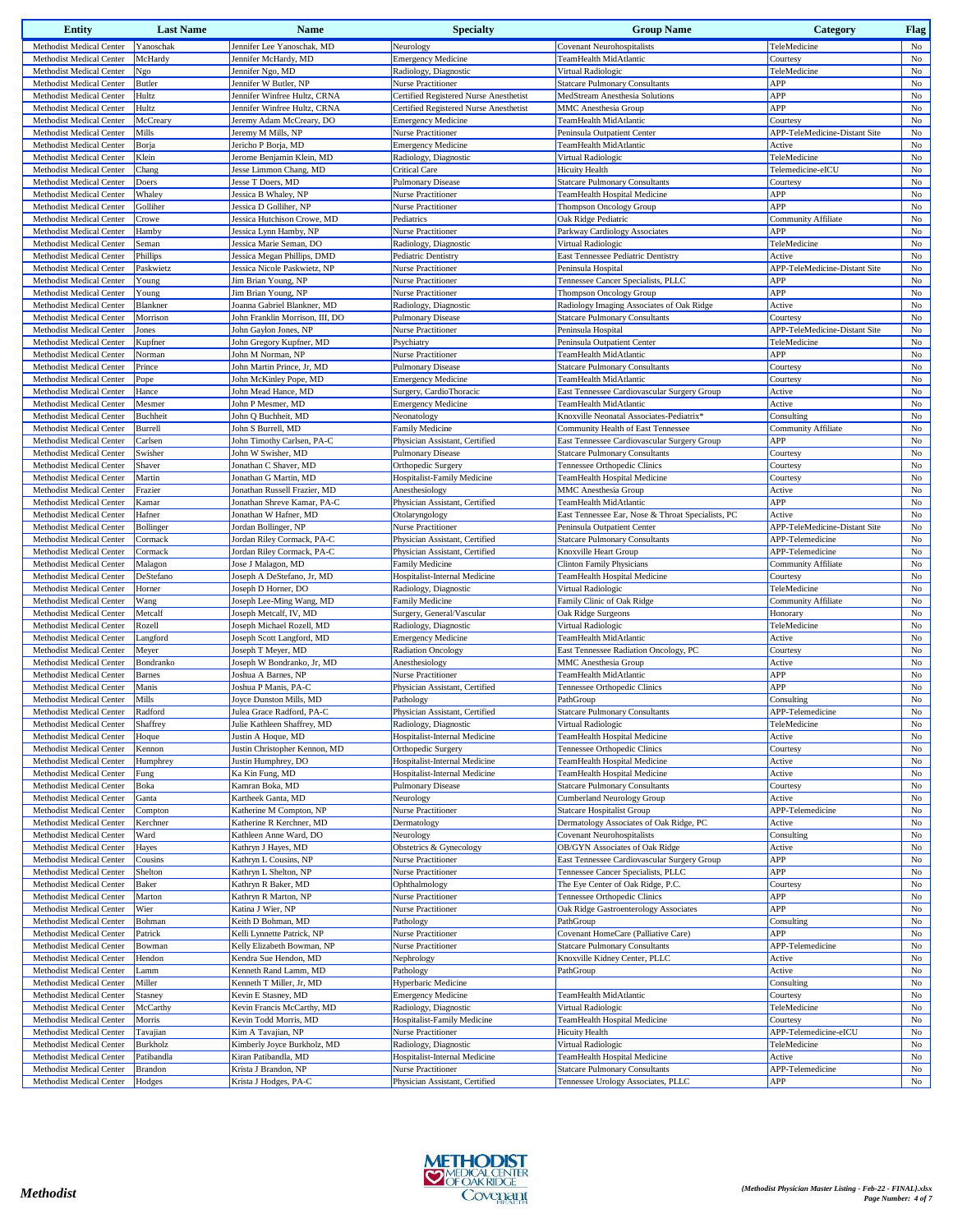| <b>Entity</b>                                        | <b>Last Name</b>         | <b>Name</b>                                              | <b>Specialty</b>                                    | <b>Group Name</b>                                                      | Category                              | <b>Flag</b>       |
|------------------------------------------------------|--------------------------|----------------------------------------------------------|-----------------------------------------------------|------------------------------------------------------------------------|---------------------------------------|-------------------|
| Methodist Medical Center                             | Trudo                    | Kristi Z Trudo, NP                                       | Nurse Practitioner                                  | <b>Statcare Hospitalist Group</b>                                      | APP-Telemedicine                      | No                |
| Methodist Medical Center                             | Cardona                  | Kristin G Cardona, MD                                    | Hospitalist-Family Medicine                         | TeamHealth Hospital Medicine                                           | Active                                | No                |
| Methodist Medical Center                             | Fasig                    | Kristina Jo Fasig, MD                                    | Pathology                                           | PathGroup                                                              | Consulting                            | $_{\rm No}$       |
| Methodist Medical Center                             | Miller                   | Kristina Rae Miller, NP                                  | Nurse Practitioner                                  | Peninsula Hospital                                                     | APP-TeleMedicine-Distant Site         | No                |
| Methodist Medical Center                             | Dyer                     | Kristine J Dver, NP                                      | <b>Nurse Practitioner</b>                           | TeamHealth Hospital Medicine                                           | APP                                   | No                |
| Methodist Medical Center                             | King                     | Lacey A King, CRNA                                       | Certified Registered Nurse Anesthetist              | <b>MMC</b> Anesthesia Group                                            | APP                                   | $_{\rm No}$       |
| Methodist Medical Center                             | Krishnan                 | Lalita Krishnan, MD                                      | Gynecology                                          | OB/GYN Associates of Oak Ridge                                         | Active                                | No                |
| Methodist Medical Center                             | Lieberman                | Laraine Lieberman, MD                                    | Psychiatry                                          | Peninsula Hospital                                                     | TeleMedicine-Distant Site             | No                |
| Methodist Medical Center                             | Justice                  | Larry Todd Justice, MD                                   | Cardiology, Interventional                          | Parkway Cardiology Associates                                          | Active                                | No                |
| Methodist Medical Center                             | Cutler                   | Laura A Cutler, NP                                       | <b>Nurse Practitioner</b>                           | Parkway Cardiology Associates                                          | APP                                   | No                |
| Methodist Medical Center                             | Moore                    | Laura C Moore, NP                                        | Nurse Practitioner                                  | Tennessee Urology Associates, PLLC                                     | APP                                   | $_{\rm No}$       |
| Methodist Medical Center                             | Valentine                | Laura C Valentine, PA-C                                  | Physician Assistant, Certified                      | TeamHealth MidAtlantic                                                 | APP                                   | No                |
| Methodist Medical Center<br>Methodist Medical Center | Black                    | Laura Lynn Black, CRNA                                   | Certified Registered Nurse Anesthetist              | <b>MMC</b> Anesthesia Group                                            | APP                                   | $_{\rm No}$       |
| Methodist Medical Center                             | <b>Bivens</b><br>Smith   | Laurel Wieland Bivens, NP<br>Lauren Rene Smith, MD       | <b>Nurse Practitioner</b><br><b>Family Medicine</b> | <b>Covenant Neurohospitalists</b>                                      | APP<br>Community Affiliate            | No<br>No          |
| Methodist Medical Center                             | MacCree                  | Lawrence Patrick MacCree, DO                             | Neurosurgery                                        | McNeeley Family Physicians<br>Cumberland Neurosurgery and Spine Center | Active                                | No                |
| Methodist Medical Center                             | Congleton                | Lee Congleton, III, MD                                   | Urology                                             | Tennessee Urology Associates, PLLC                                     | Active                                | No                |
| Methodist Medical Center                             | Speed                    | Lee Erik Speed, PA-C                                     | Physician Assistant, Certified                      | East Tennessee Cardiovascular Surgery Group                            | APP                                   | No                |
| Methodist Medical Center                             | Carder                   | Lee Jung Carder, MD                                      | <b>Radiation Oncology</b>                           | Lee J. Carder, M.D.                                                    | Consulting                            | No                |
| Methodist Medical Center                             | Cheung                   | Leigh Ann Cheung, CRNA                                   | Certified Registered Nurse Anesthetist              | <b>MMC</b> Anesthesia Group                                            | APP                                   | No                |
| Methodist Medical Center                             | Davis                    | Leila K Davis, MD                                        | Hospitalist-Internal Medicine                       | TeamHealth Hospital Medicine                                           | Courtesy                              | No                |
| Methodist Medical Center                             | Smith                    | Leland C Smith, MD                                       | Dermatology                                         | Dermatology Associates of Oak Ridge, PC                                | Active                                | No                |
| Methodist Medical Center                             | Grinman                  | Lev Grinman, MD                                          | Neurology                                           | Medsurant Monitoring, LLC                                              | Consulting                            | No                |
| Methodist Medical Center                             | Donohoe                  | Linda S Donohoe, NP                                      | Nurse Practitioner                                  | Thompson Oncology Group                                                | APP                                   | No                |
| Methodist Medical Center                             | Young                    | Linda W Young, MD                                        | <b>Critical Care</b>                                | <b>Hicuity Health</b>                                                  | Telemedicine-eICU                     | $_{\rm No}$       |
| Methodist Medical Center                             | Luttrell                 | Lindsay G Luttrell, MD                                   | Radiology, Diagnostic                               | Radiology Imaging Associates of Oak Ridge                              | Active                                | No                |
| Methodist Medical Center                             | Nagy                     | Lindsey A Nagy, DDS                                      | Oral & Maxillofacial Surgery                        | Oral Surgery Specialists of Tennessee                                  | Courtesy                              | No                |
| Methodist Medical Center                             | Bull                     | Lindsey P Bull, DO                                       | Pediatrics                                          | Oak Ridge Pediatric                                                    | <b>Community Affiliate</b>            | $_{\rm No}$       |
| Methodist Medical Center                             | Rho                      | Lisa Rho, MD                                             | <b>Critical Care</b>                                | <b>Hicuity Health</b>                                                  | Telemedicine-eICU                     | No                |
| Methodist Medical Center                             | Ryzhkova                 | Lora Alexandrovna Ryzhkova, MD                           | <b>Family Medicine</b>                              | <b>Oliver Springs Family Physicians</b>                                | <b>Community Affiliate</b>            | No                |
| Methodist Medical Center                             | Zerwig                   | Lorena M Zerwig, NP                                      | Nurse Practitioner                                  | <b>Hicuity Health</b>                                                  | APP-Telemedicine-eICU                 | $_{\rm No}$       |
| Methodist Medical Center                             | Proctor                  | Lori Marie Proctor, MD                                   | Pathology                                           | PathGroup                                                              | Consulting                            | No                |
| Methodist Medical Center                             | Beevers                  | Lorrie G Beevers, PhD                                    | Psychology, Clinical                                | Lorrie G. Beevers, PhD                                                 | Priv ONLY                             | No                |
| Methodist Medical Center                             | Nalle                    | Louden Nalle, MD                                         | Neonatology                                         | Knoxville Neonatal Associates-Pediatrix <sup>*</sup>                   | Consulting                            | $_{\rm No}$       |
| Methodist Medical Center                             | Reper                    | Louis Isaac Reper, II, DPM                               | Podiatry                                            | Tennessee Foot & Ankle Clinic                                          | Courtesy                              | No                |
| Methodist Medical Center<br>Methodist Medical Center | Moersdorf                | Lucas John Moersdorf, CRNA                               | Certified Registered Nurse Anesthetist              | <b>MMC</b> Anesthesia Group                                            | APP<br>Telemedicine-eICU              | $_{\rm No}$<br>No |
| Methodist Medical Center                             | Bajaj<br>Woolsey         | Madhu S Bajaj, MD<br>Malia R Woolsey, NP                 | <b>Critical Care</b><br>Nurse Practitioner          | <b>Hicuity Health</b><br><b>Hicuity Health</b>                         | APP-Telemedicine-eICU                 | No                |
| Methodist Medical Center                             | Myneni                   | Mamata C Myneni, MD                                      | Radiology, Diagnostic                               | Virtual Radiologic                                                     | TeleMedicine                          | No                |
| Methodist Medical Center                             | Thakur                   | Manisha S Thakur, MD                                     | <b>Family Medicine</b>                              | Family Medicine West, PLLC                                             | Community Affiliate                   | No                |
| Methodist Medical Center                             | Campbell                 | Marc Andrew Campbell, DO                                 | Surgery, General                                    | Oak Ridge Surgeons                                                     | Active                                | No                |
| Methodist Medical Center                             | Tweel                    | Margaret D Tweel, CRNA                                   | Certified Registered Nurse Anesthetist              | <b>MMC</b> Anesthesia Group                                            | APP                                   | No                |
| Methodist Medical Center                             | Cook                     | Margaret M Cook, MD                                      | Hospitalist-Internal Medicine                       | TeamHealth Hospital Medicine                                           | Active                                | No                |
| Methodist Medical Center                             | Reddington               | Mark E Reddington, DO                                    | <b>Emergency Medicine</b>                           | TeamHealth MidAtlantic                                                 | Active                                | No                |
| Methodist Medical Center                             | <b>Bowles</b>            | Mark G Bowles, MD                                        | Urology                                             | Tennessee Urology Associates, PLLC                                     | Active                                | No                |
| Methodist Medical Center                             | Jones                    | Mark Ryan Jones, MD                                      | Pain Management                                     | Pain Medicine of the South                                             | Active                                | $_{\rm No}$       |
| Methodist Medical Center                             | Lanoue                   | Mark Zak Lanoue, MD                                      | Radiology, Diagnostic                               | Virtual Radiologic                                                     | TeleMedicine                          | No                |
| Methodist Medical Center                             | Smith                    | Martha J Smith, MD                                       | Pain Management                                     | Pain Consultants of East Tennessee                                     | Courtesy                              | No                |
| Methodist Medical Center                             | Ansah                    | Martinson A Ansah, MD                                    | Hospitalist-Internal Medicine                       | TeamHealth Hospital Medicine                                           | Courtesy                              | $_{\rm No}$       |
| Methodist Medical Center                             | <b>Brayton</b>           | Matthew A Brayton, DNP                                   | <b>Nurse Practitioner</b>                           | TeamHealth MidAtlantic                                                 | APP                                   | $_{\rm No}$       |
| Methodist Medical Center                             | Allison                  | Matthew Alvin Allison, MD                                | Hospitalist-Internal Medicine                       | TeamHealth Hospital Medicine                                           | Courtesy                              | No                |
| Methodist Medical Center                             | McCallister              | Matthew C McCallister, MD                                | Pediatrics                                          | Oak Ridge Pediatric                                                    | Community Affiliate                   | $_{\rm No}$       |
| Methodist Medical Center                             | Stone                    | Matthew Daniel Stone, MD                                 | Hospitalist-Internal Medicine                       | TeamHealth Hospital Medicine                                           | Active                                | $_{\rm No}$       |
| Methodist Medical Center                             | Reichert                 | Matthew M Reichert, MD                                   | <b>Pulmonary Disease</b>                            | <b>Statcare Pulmonary Consultants</b>                                  | Courtesy                              | $_{\rm No}$       |
| Methodist Medical Center                             | Ryan                     | Matthew Paul Ryan, NP                                    | Nurse Practitioner                                  | Tennessee Orthopedic Clinics                                           | APP                                   | No                |
| Methodist Medical Center                             | Lawson                   | Max Wendell Lawson, Jr, MD                               | Cardiovascular Disease<br>Nephrology                | Cardiology Associates of East Tennessee                                | Community Affiliate                   | No                |
| Methodist Medical Center<br>Methodist Medical Center | Abu Hatab<br>Stonecypher | Mazen A Abu Hatab, MD<br>Megan Elizabeth Stonecypher, MD | Psychiatry                                          | Mazen A. Abu Hatab, M.D.<br>Peninsula Outpatient Center                | Courtesy<br>TeleMedicine-Distant Site | $_{\rm No}$<br>No |
| Methodist Medical Center                             | Ross                     | Megan Louise Ross, NP                                    | Nurse Practitioner                                  | <b>Statcare Pulmonary Consultants</b>                                  | APP                                   | No                |
| Methodist Medical Center                             | Major                    | Meikel P Major, MD                                       | Hospitalist-Family Medicine                         | TeamHealth Hospital Medicine                                           | Courtesy                              | $_{\rm No}$       |
| Methodist Medical Center                             | Hood                     | Melissa A Hood, MD                                       | Pediatrics                                          | Oak Ridge Pediatric                                                    | Community Affiliate                   | No                |
| Methodist Medical Center                             | Wells                    | Melissa A. Wells, DNP                                    | Nurse Practitioner                                  | Nephrocare Tennessee PLLC                                              | APP                                   | No                |
| Methodist Medical Center                             | Weis                     | Melissa N Weis, MD                                       | <b>Critical Care</b>                                | <b>Hicuity Health</b>                                                  | Telemedicine-eICU                     | No                |
| Methodist Medical Center                             | Cummings                 | Meredith Anne Cummings, PA-C                             | Physician Assistant, Certified                      | <b>Statcare Pulmonary Consultants</b>                                  | APP-Telemedicine                      | No                |
| Methodist Medical Center                             | Shropshire               | Meredith E Shropshire, NP                                | Nurse Practitioner                                  | <b>Thompson Oncology Group</b>                                         | APP                                   | $_{\rm No}$       |
| Methodist Medical Center                             | Reddington               | Meredith Renee Reddington, DO                            | <b>Emergency Medicine</b>                           | TeamHealth MidAtlantic                                                 | Active                                | No                |
| Methodist Medical Center                             | Simmons                  | Meredith Simmons, NP                                     | Nurse Practitioner                                  | Peninsula Hospital                                                     | APP-TeleMedicine-Distant Site         | No                |
| Methodist Medical Center                             | Clark                    | Micah Shea Clark, CRNA                                   | Certified Registered Nurse Anesthetist              | <b>MMC</b> Anesthesia Group                                            | APP                                   | $_{\rm No}$       |
| Methodist Medical Center                             | Henderson                | Michael A Henderson, MD                                  | <b>Internal Medicine</b>                            | Summit - Oak Ridge                                                     | Community Affiliate                   | No                |
| Methodist Medical Center                             | MacKay                   | Michael A MacKay, MD                                     | Orthopedic Surgery                                  | OrthoTennessee                                                         | Active                                | No                |
| Methodist Medical Center                             | McGuirk                  | Michael A McGuirk, DO                                    | Physical Med & Rehabilitation                       | Tennessee Orthopedic Clinics                                           | Active                                | $_{\rm No}$       |
| Methodist Medical Center                             | Watson                   | Michael B Watson, PA-C                                   | Physician Assistant, Certified                      | TeamHealth MidAtlantic                                                 | APP                                   | No                |
| Methodist Medical Center                             | Bowman                   | Michael C Bowman, NP                                     | Nurse Practitioner                                  | <b>Statcare Hospitalist Group</b>                                      | APP-Telemedicine                      | No                |
| Methodist Medical Center                             | Tompkins                 | Michael Christopher Tompkins, DO                         | Orthopedic Surgery                                  | Tennessee Orthopedic Clinics                                           | Courtesy                              | No                |
| Methodist Medical Center                             | Brunson                  | Michael D Brunson, MD                                    | <b>Pulmonary Disease</b>                            | <b>Statcare Pulmonary Consultants</b>                                  | Courtesy                              | No                |
| Methodist Medical Center<br>Methodist Medical Center | DeBoer<br>O'Brien        | Michael H DeBoer, MD<br>Michael Patrick O'Brien, MD      | <b>Emergency Medicine</b><br>Orthopedic Surgery     | TeamHealth MidAtlantic<br>OrthoTennessee                               | Courtesy<br>Active                    | No<br>No          |
| Methodist Medical Center                             | Thompson                 | Michael R Thompson, MD                                   | Hematology/Oncology                                 | Thompson Oncology Group                                                | Active                                | No                |
| Methodist Medical Center                             | Mitchell                 | Michael S Mitchell, MD                                   | <b>Emergency Medicine</b>                           | TeamHealth MidAtlantic                                                 | Courtesy                              | No                |
| Methodist Medical Center                             | Montgomery               | Michael Todd Montgomery, DO                              | <b>Emergency Medicine</b>                           | TeamHealth MidAtlantic                                                 | Courtesy                              | No                |
| Methodist Medical Center                             | Tate                     | Michele L Tate, DO                                       | Obstetrics & Gynecology                             | OB/GYN Associates of Oak Ridge                                         | Active                                | No                |
| Methodist Medical Center                             | DeGuire                  | Michelle L DeGuire, NP                                   | Nurse Practitioner                                  | <b>Hicuity Health</b>                                                  | APP-Telemedicine-eICU                 | No                |
| Methodist Medical Center                             | Palmer                   | Michelle Lynn Palmer, CRNA                               | Certified Registered Nurse Anesthetist              | <b>MMC</b> Anesthesia Group                                            | APP                                   | No                |
| Methodist Medical Center                             | Sheth                    | Milan J Sheth, DO                                        | Cardiology, Interventional                          | Parkway Cardiology Associates                                          | Active                                | No                |
| Methodist Medical Center                             | Padela                   | Mohammad F Padela, MD                                    | Neurology                                           | Medsurant Monitoring, LLC                                              | Consulting                            | No                |

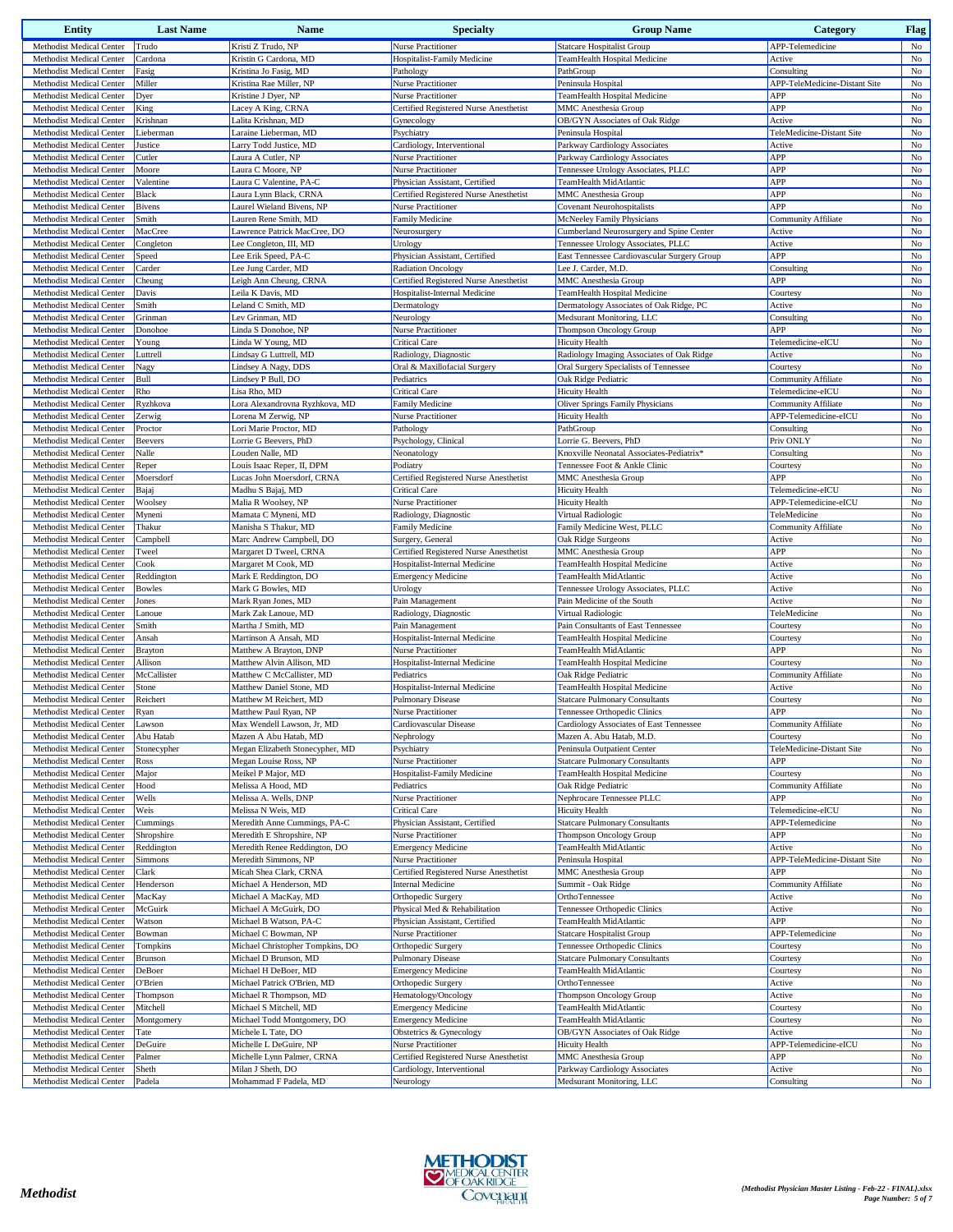| <b>Entity</b>                                        | <b>Last Name</b>      | Name                                                 | <b>Specialty</b>                                    | <b>Group Name</b>                                                  | Category                                | <b>Flag</b>                |
|------------------------------------------------------|-----------------------|------------------------------------------------------|-----------------------------------------------------|--------------------------------------------------------------------|-----------------------------------------|----------------------------|
| Methodist Medical Center                             | Ahmed                 | Mohammed I Ahmed, MD                                 | Nephrology                                          | Kidney Center, PLLC                                                | Active                                  | No                         |
| Methodist Medical Center                             | Kessi                 | Monica J Kessi, MD                                   | Radiology, Diagnostic                               | Virtual Radiologic                                                 | TeleMedicine                            | No                         |
| Methodist Medical Center                             | Kessi                 | Monica J Kessi, MD                                   | Radiology, Diagnostic                               | Vista Radiology, P.C.                                              | TeleMedicine                            | $_{\rm No}$                |
| Methodist Medical Center                             | Lindsey               | Monica Jean Lindsey, CRNA                            | Certified Registered Nurse Anesthetist              | American Anesthesiology of Tennessee, PC                           | APP                                     | $_{\rm No}$                |
| Methodist Medical Center                             | Lindsey               | Monica Jean Lindsey, CRNA                            | Certified Registered Nurse Anesthetist              | MMC Anesthesia Group                                               | APP                                     | No                         |
| Methodist Medical Center                             | McClain               | Morgan Wade McClain, MD                              | <b>Emergency Medicine</b>                           | TeamHealth MidAtlantic                                             | Courtesy                                | No                         |
| Methodist Medical Center<br>Methodist Medical Center | Khan<br>Ramakrishnan  | Mujeeb Hasan Khan, MD<br>Nagarajan Ramakrishnan, MD  | Psychiatry<br><b>Critical Care</b>                  | Peninsula Hospital<br><b>Hicuity Health</b>                        | TeleMedicine<br>Telemedicine-eICU       | $_{\rm No}$<br>$_{\rm No}$ |
| Methodist Medical Center                             | Samavedy              | Nalini Samavedy, MD                                  | Psychiatry                                          | Peninsula Outpatient Center                                        | TeleMedicine-Distant Site               | $_{\rm No}$                |
| Methodist Medical Center                             | Vontela               | Namratha Reddy Vontela, MD                           | Hematology/Oncology                                 | Thompson Oncology Group                                            | Active                                  | $_{\rm No}$                |
| Methodist Medical Center                             | Rigual-Soler          | Natacha Rigual-Soler, MD                             | Nephrology                                          | Knoxville Kidney Center, PLLC                                      | Active                                  | No                         |
| Methodist Medical Center                             | Gilley                | Natasha S Gilley, NP                                 | Nurse Practitioner                                  | <b>Statcare Hospitalist Group</b>                                  | APP-Telemedicine                        | $_{\rm No}$                |
| <b>Methodist Medical Center</b>                      | Naveed                | Nausheen Siddiqui Naveed, MD                         | Radiology, Diagnostic                               | Virtual Radiologic                                                 | TeleMedicine                            | $_{\rm No}$                |
| Methodist Medical Center                             | Baban                 | Nawras K Baban, MD                                   | Hospitalist-Internal Medicine                       | TeamHealth Hospital Medicine                                       | Active                                  | No                         |
| Methodist Medical Center                             | Taylor                | Nicholas Alexander Taylor, PA-C                      | Physician Assistant, Certified                      | TeamHealth MidAtlantic                                             | APP                                     | No                         |
| Methodist Medical Center                             | Kabani                | Noormahal Kabani, MD                                 | <b>Critical Care</b>                                | <b>Hicuity Health</b>                                              | Telemedicine-eICU                       | No                         |
| Methodist Medical Center                             | Baumgartner           | Norbert Erich Baumgartner, MD                        | Surgery, CardioThoracic                             | East Tennessee Cardiovascular Surgery Group                        | Active                                  | No                         |
| Methodist Medical Center<br>Methodist Medical Center | Rahman<br>Enyenihi    | Obaidur Rahman, MD<br>Okon Enyenihi, MD              | Hospitalist-Internal Medicine<br>Psychiatry         | TeamHealth Hospital Medicine<br>Ridgeview Psychiatric Hospital     | Active<br>Consulting                    | $_{\rm No}$<br>No          |
| Methodist Medical Center                             | Rahman                | Owaisur Rahman, MD                                   | Hospitalist-Internal Medicine                       | TeamHealth Hospital Medicine                                       | Active                                  | $_{\rm No}$                |
| Methodist Medical Center                             | Pullin                | Pamela Isaacs Pullin, NP                             | Nurse Practitioner                                  | Thompson Oncology Group                                            | APP                                     | No                         |
| Methodist Medical Center                             | Jernigan              | Pamela Y Jernigan, NP                                | <b>Nurse Practitioner</b>                           | Parkway Cardiology Associates                                      | APP                                     | $_{\rm No}$                |
| Methodist Medical Center                             | Patel                 | Parshva Rajnikant Patel, MD                          | Hospitalist-Internal Medicine                       | TeamHealth Hospital Medicine                                       | Active                                  | No                         |
| Methodist Medical Center                             | Pritchett             | Patricia A Pritchett, NP                             | <b>Nurse Practitioner</b>                           | Tennessee Urology Associates, PLLC                                 | APP                                     | No                         |
| Methodist Medical Center                             | Macfarlane            | Patricia O Macfarlane, MD                            | Radiology, Diagnostic                               | Virtual Radiologic                                                 | TeleMedicine                            | $_{\rm No}$                |
| Methodist Medical Center                             | Bolt                  | Patrick M Bolt, MD                                   | Orthopedic Surgery                                  | Tennessee Orthopedic Clinics                                       | Courtesy                                | $_{\rm No}$                |
| Methodist Medical Center                             | Cayea                 | Paul Douglas Cayea, MD                               | Radiology, Diagnostic                               | Virtual Radiologic                                                 | TeleMedicine                            | No                         |
| Methodist Medical Center                             | Barongan              | Paul G Barongan, MD                                  | Pediatrics                                          | Oak Ridge Pediatric                                                | Community Affiliate                     | No                         |
| Methodist Medical Center<br>Methodist Medical Center | Yau<br>Sershon        | Paul Yau, MD<br>Peter Donald Sershon, MD             | Orthopedic Surgery<br>Urology                       | Tennessee Orthopedic Clinics<br>Tennessee Urology Associates, PLLC | Courtesy<br>Active                      | $_{\rm No}$<br>No          |
| Methodist Medical Center                             | Emanuel               | Peter G Emanuel, MD                                  | Radiology, Diagnostic                               | Vista Radiology, P.C.                                              | Community Affiliate                     | No                         |
| Methodist Medical Center                             | Kah                   | Peter J Kah, MD                                      | <b>Emergency Medicine</b>                           | TeamHealth MidAtlantic                                             | Active                                  | $_{\rm No}$                |
| Methodist Medical Center                             | Leinonen              | Petros Gene Leinonen, MD                             | Surgery, CardioThoracic                             | East Tennessee Cardiovascular Surgery Group                        | Active                                  | $_{\rm No}$                |
| Methodist Medical Center                             | Nichols               | Phillip Lynn Nichols, MD                             | <b>Pulmonary Disease</b>                            | <b>Statcare Pulmonary Consultants</b>                              | Courtesy                                | $_{\rm No}$                |
| Methodist Medical Center                             | Reagan                | Phillip M Reagan, CRNA                               | Certified Registered Nurse Anesthetist              | MMC Anesthesia Group                                               | APP                                     | $_{\rm No}$                |
| Methodist Medical Center                             | Samuel                | Rachel Guthrie Samuel, DO                            | <b>Pulmonary Disease</b>                            | <b>Statcare Pulmonary Consultants</b>                              | Courtesy                                | No                         |
| Methodist Medical Center                             | Vann                  | Rachel H Vann, NP                                    | Nurse Practitioner                                  | Tennessee Urology Associates, PLLC                                 | APP                                     | No                         |
| Methodist Medical Center                             | Sundy                 | Rael D Sundy, MD                                     | Critical Care                                       | <b>Hicuity Health</b>                                              | Telemedicine-eICU                       | $_{\rm No}$                |
| Methodist Medical Center                             | Raman                 | Rajendra T Raman, MD                                 | Psychiatry                                          | Peninsula Hospital                                                 | TeleMedicine-Distant Site               | $_{\rm No}$                |
| Methodist Medical Center<br>Methodist Medical Center | Vohra<br>Dabbs        | Rakesh K Vohra, MD<br>Randal L Dabbs, MD             | Cardiovascular Disease<br><b>Emergency Medicine</b> | Parkway Cardiology Associates<br>TeamHealth MidAtlantic            | Active<br>Courtesy                      | No<br>No                   |
| Methodist Medical Center                             | Robbins               | Randall R Robbins, MD                                | Orthopedic Surgery                                  | Tennessee Orthopedic Clinics                                       | Active                                  | No                         |
| Methodist Medical Center                             | Ajit                  | Rasmi Subramanyan Ajit, MD                           | Internal Medicine                                   | TeamHealth Hospital Medicine                                       | Active                                  | No                         |
| Methodist Medical Center                             | Ajit                  | Rasmi Subramanyan Ajit, MD                           | Internal Medicine                                   | Internal Medicine West, PLLC                                       | Active                                  | No                         |
| Methodist Medical Center                             | Heatherly             | Raven Michelle Heatherly, NP                         | <b>Nurse Practitioner</b>                           | OrthoTennessee                                                     | APP                                     | $_{\rm No}$                |
| Methodist Medical Center                             | Ghanta                | Ravi Kiran Ghanta, MD                                | Gastroenterology                                    | Knoxville Digestive Disease Consultants                            | Active                                  | No                         |
| Methodist Medical Center                             | Ghanta                | Ravi Kiran Ghanta, MD                                | Gastroenterology                                    | Oak Ridge Gastroenterology Associates                              | Active                                  | $_{\rm No}$                |
| Methodist Medical Center                             | Giyanani              | Ravi Mulchand Giyanani, MD                           | Radiology, Diagnostic                               | Virtual Radiologic                                                 | TeleMedicine                            | No                         |
| Methodist Medical Center                             | Massouh               | Rawad Massouh, MD                                    | <b>Emergency Medicine</b>                           | TeamHealth MidAtlantic                                             | Courtesy                                | No                         |
| Methodist Medical Center<br>Methodist Medical Center | Bozman<br>Foust       | Raymond Elwood Bozman, MD<br>Rebecca L Foust, MD     | Radiology, Diagnostic<br>Pathology                  | Virtual Radiologic<br>PathGroup                                    | TeleMedicine<br>Active                  | No<br>$_{\rm No}$          |
| Methodist Medical Center                             | Bhateja               | Renu Bhateja, MD                                     | Psychiatry                                          | Ridgeview Psychiatric Hospital                                     | Courtesy                                | No                         |
| Methodist Medical Center                             | Bain                  | Rhiannon D Bain, PA-C                                | Physician Assistant, Certified                      | Gastrointestinal Associates, P.C.                                  | APP-Telemedicine                        | $_{\rm No}$                |
| Methodist Medical Center                             | Bedell                | Rhonda Lynne Bedell, MD                              | <b>Emergency Medicine</b>                           | TeamHealth MidAtlantic                                             | Courtesy                                | $_{\rm No}$                |
| <b>Methodist Medical Center</b>                      | Hessler               | Richard B Hessler, MD                                | Pathology                                           | PathGroup                                                          | Consulting                              | $_{\rm No}$                |
| Methodist Medical Center                             | Hughes                | Richard Hal Hughes, MD                               | <b>Pulmonary Disease</b>                            | East Tennessee Pulmonary Associates, P.C.                          | Active                                  | No                         |
| Methodist Medical Center                             | Bremer                | Richard L Bremer, MD                                 | Hospitalist-Internal Medicine                       | TeamHealth Hospital Medicine                                       | Active                                  | No                         |
| Methodist Medical Center                             | Asher                 | Richard Preston Asher, PA-C                          | Physician Assistant, Certified                      | East Tennessee Cardiovascular Surgery Group                        | APP                                     | $_{\rm No}$                |
| Methodist Medical Center                             | Smallwood             | Robert A Smallwood, CRNA                             | Certified Registered Nurse Anesthetist              | <b>MMC</b> Anesthesia Group                                        | APP                                     | $_{\rm No}$                |
| Methodist Medical Center                             | Malka                 | Robert Edmond Malka, MD                              | Neurology                                           | <b>Covenant Neurohospitalists</b>                                  | Consulting<br>TeleMedicine-Distant Site | No                         |
| Methodist Medical Center<br>Methodist Medical Center | Harned<br>Sciulli     | Robert G Harned, MD<br>Robert Louis Sciulli, MD      | Psychiatry<br>Radiology, Diagnostic                 | Peninsula Outpatient Center<br>Virtual Radiologic                  | TeleMedicine                            | $_{\rm No}$<br>No          |
| Methodist Medical Center                             | Cummings              | Robert W Cummings, PA-C                              | Physician Assistant, Certified                      | TeamHealth MidAtlantic                                             | APP                                     | No                         |
| Methodist Medical Center                             | Cannistraro           | Rocco Joseph Cannistraro, MD                         | Neurology                                           | <b>Covenant Neurohospitalists</b>                                  | Consulting                              | $_{\rm No}$                |
| Methodist Medical Center                             | <b>Brooksbank</b>     | Roger A Brooksbank, MD                               | <b>Emergency Medicine</b>                           | TeamHealth MidAtlantic                                             | Courtesy                                | No                         |
| Methodist Medical Center                             | Lee                   | Roger Bradford Lee, CRNA                             | Certified Registered Nurse Anesthetist              | MMC Anesthesia Group                                               | APP                                     | $_{\rm No}$                |
| Methodist Medical Center                             | Vrla                  | Rolf Francis Vrla, MD                                | Radiology, Diagnostic                               | Virtual Radiologic                                                 | TeleMedicine                            | $_{\rm No}$                |
| Methodist Medical Center                             | Estes                 | Ronald J Estes, MD                                   | Pulmonary Disease                                   | <b>Statcare Pulmonary Consultants</b>                              | Courtesy                                | $_{\rm No}$                |
| Methodist Medical Center                             | Wray                  | Ronald K Wray, MD                                    | Gastroenterology                                    | Oak Ridge Gastroenterology Associates                              | Active                                  | No                         |
| Methodist Medical Center                             | Rhea                  | Russel W Rhea, III, MD                               | Pediatrics                                          | Sulack Health & Wellness                                           | Active                                  | $_{\rm No}$                |
| Methodist Medical Center                             | Pendleton             | Ryan B Pendleton, PA-C                               | Physician Assistant, Certified                      | Tennessee Orthopedic Clinics                                       | APP                                     | $_{\rm No}$                |
| Methodist Medical Center<br>Methodist Medical Center | Semko<br>Shanks       | Ryan George Semko, DO<br>Ryan H Shanks, MD           | Family Medicine<br><b>Emergency Medicine</b>        | Family Clinic of Oak Ridge<br>TeamHealth MidAtlantic               | Community Affiliate<br>Active           | $_{\rm No}$<br>$_{\rm No}$ |
| Methodist Medical Center                             | Dabbs                 | Ryan L Dabbs, MD                                     | Orthopedic Surgery                                  | Tennessee Orthopedic Clinics                                       | Active                                  | No                         |
| Methodist Medical Center                             | Connor                | Ryan M Connor, PA-C                                  | Physician Assistant, Certified                      | Tennessee Orthopedic Clinics                                       | APP                                     | $_{\rm No}$                |
| Methodist Medical Center                             | Dorman                | Ryan Scott Dorman, DO                                | Hospitalist-Internal Medicine                       | TeamHealth Hospital Medicine                                       | Active                                  | No                         |
| Methodist Medical Center                             | Siddiqi               | Saadi Ahmad Siddiqi, DO                              | Cardiology, Interventional                          | Parkway Cardiology Associates                                      | Active                                  | $_{\rm No}$                |
| Methodist Medical Center                             | Hamwi                 | Safwan S Hamwi, MD                                   | Endocrinology, Diabetes & Metabolism                | Community Health of East Tennessee                                 | Community Affiliate                     | $_{\rm No}$                |
| Methodist Medical Center                             | Muneer                | Salmaan Sayed Muneer, MD                             | <b>Emergency Medicine</b>                           | TeamHealth MidAtlantic                                             | Active                                  | No                         |
| Methodist Medical Center                             | Shackleford           | Samantha E Shackleford, NP                           | Nurse Practitioner                                  | <b>Hicuity Health</b>                                              | APP-Telemedicine-eICU                   | No                         |
| Methodist Medical Center                             | Moore                 | Samuel Arthur Moore, MD                              | Neurology                                           | <b>Covenant Neurohospitalists</b>                                  | Consulting                              | $_{\rm No}$                |
| Methodist Medical Center                             | Harris                | Samuel Tunapu Harris, MD                             | Hospitalist-Internal Medicine                       | TeamHealth Hospital Medicine                                       | Active                                  | No                         |
| Methodist Medical Center<br>Methodist Medical Center | Block<br>Willis Curry | Sandra A Block, MD<br>Sandra Talley Willis Curry, MD | Neurology<br>Radiology, Diagnostic                  | Medsurant Monitoring, LLC<br>Virtual Radiologic                    | TeleMedicine<br>TeleMedicine            | No<br>No                   |
| Methodist Medical Center                             | Eiseler               | Sara Rose Eiseler, MD                                | Hospitalist-Internal Medicine                       | TeamHealth Hospital Medicine                                       | Courtesy                                | No                         |
|                                                      |                       |                                                      |                                                     |                                                                    |                                         |                            |